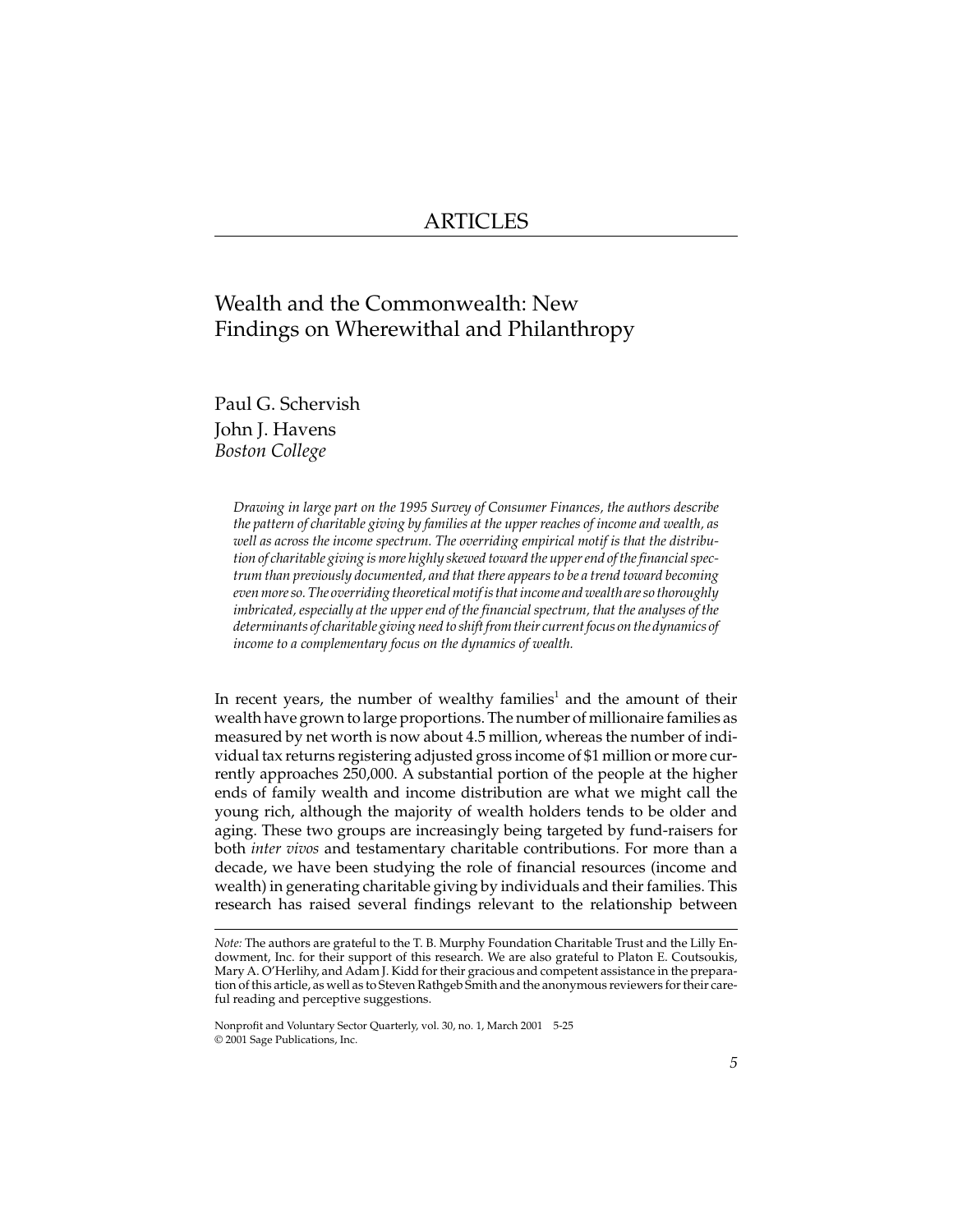household economic level and charitable giving. First, excluding the very highest levels, families at every level of income and wealth contribute approximately equal percentages of their income to charity. There are some who give little or nothing and some who give amply, but as a group, 95% of families with incomes under \$100,000 all tend to contribute about the same proportion of their income to charitable causes, roughly 1.5% to 2%. On average, the highest income families with an income in excess of \$1 million contribute 6% of their incomes to charitable causes<sup>2</sup> and, as less than  $1\%$  of the population, contribute approximately 10% of all charitable dollars (Schervish & Havens, 1998b). In addition, there is now evidence from a variety of surveys that average annual family giving may be as high as \$1,050 as opposed to previous estimates of around \$700 (Schervish & Havens, 1998a). At a practical level, this research implies that developing initiatives designed to encourage charitable giving by families and individuals with substantial financial wherewithal has the potential to bear much fruit. With the emergence of dramatically increased wealth and financial security, there is now, more than at any time in national history, a material potential for wealth holders to apply substantial wealth on behalf of substantial philanthropy. The new findings we present in this article on the relationship between wherewithal and philanthropy bode well for enterprises seeking to translate growing material resources into growing charitable contributions.

Drawing in large part on the U.S. Federal Reserve System's *Survey of Consumer Finances*, we are able to describe the pattern of charitable giving by families at the upper reaches of income and wealth, as well as across the income spectrum. The overriding empirical motif is that the distribution of charitable giving is more highly skewed toward the upper end of the financial spectrum than previously documented, and that there appears to be a trend toward becoming even more so. The overriding theoretical motif is that income and wealth are so thoroughly imbricated, especially at the upper end of the financial spectrum, that the analyses of the determinants of charitable giving need to shift from their current focus on the dynamics of income to a complementary focus on the dynamics of wealth. The largely descriptive analysis in this article does not test any specific theoretical propositions in regard to the distribution of giving by income and wealth, nor does it attempt to unravel the multitude of factors that determine the distribution of contributions presented.<sup>3</sup> However, in the conclusion, we do discuss the theoretical and practical implications of our findings as they relate to discretionary resources and charitable giving.

In the first section, we discuss the data sources and other methodological issues entailed in our research. In the second section, we explore our new findings on the relationship between income and charitable giving. In the third section, we examine the relationship between wealth and charitable giving. In the fourth section, we present findings regarding the joint relationship of family income and wealth to charitable contributions. In the final section, we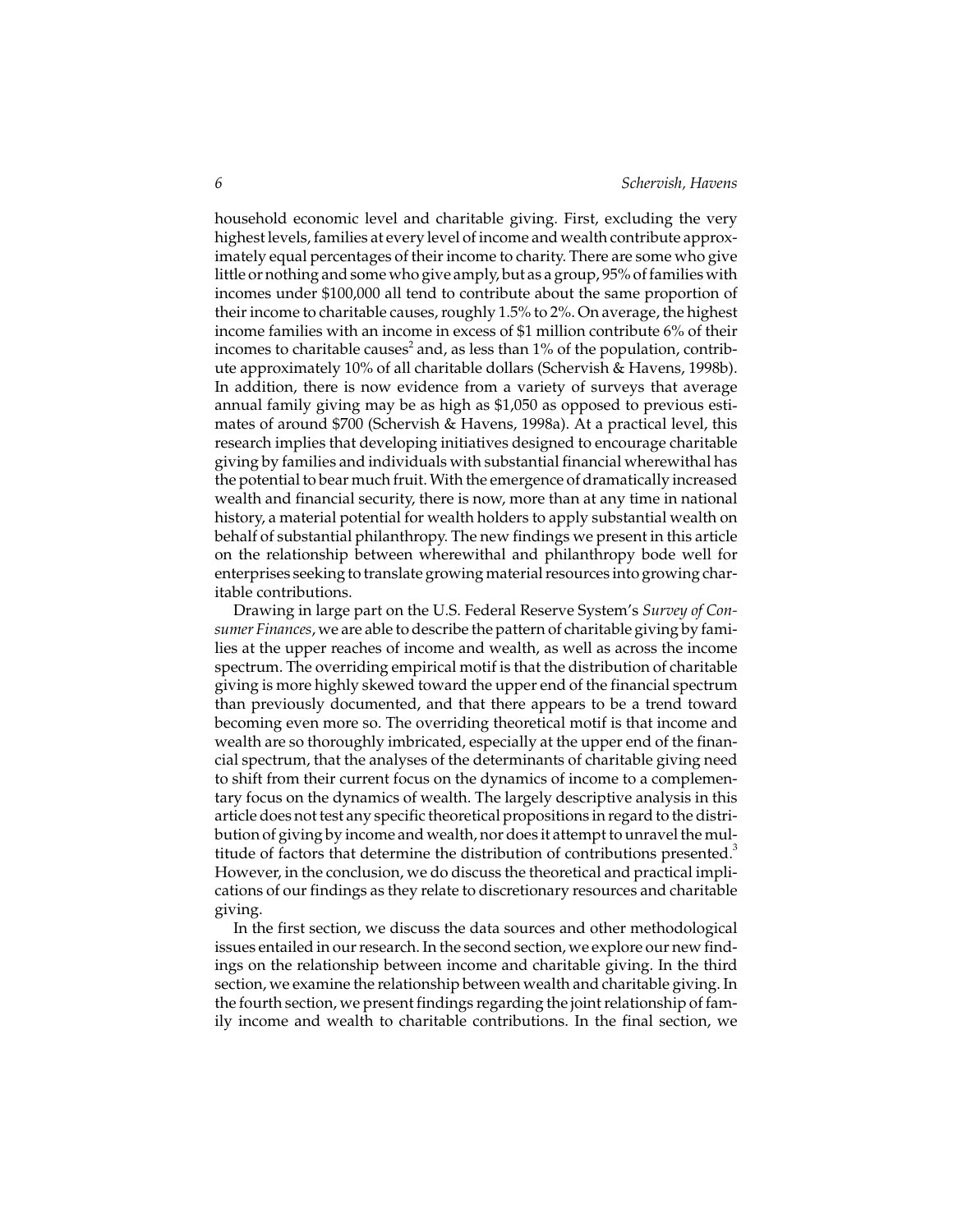discuss several implications of the findings for understanding and acting upon what we perceive to be leading indicators of a surge in philanthropic giving.

#### DATA SOURCES AND METHOD

We base our analysis in this article primarily on data obtained from the national sample of families who participated in the Survey of Consumer Finances (SCF) conducted for the Federal Reserve in 1989, 1992, and 1995. The 1989 sample consists of 3,143 families who were surveyed for the Federal Reserve by the Survey Research Center at the University of Michigan. The 1992 and 1995 samples consist of 3,906 and 4,299 families, respectively, who were surveyed for the Federal Reserve by the National Opinion Research Center at the University of Chicago.

The General Social Survey (GSS) for 1996 provided supplemental information used to construct the composite measure of giving used in our analysis of the relationship between income and charitable giving. The General Social Survey for 1996 consists of 2,904 families who were surveyed by the National Opinion Research Center. Arepresentative subsample, roughly half the size of the total sample, were asked questions about their charitable giving that permitted their use in constructing our composite measure.

In using the GSS, we restricted the analysis to respondents who are the heads of household, on the assumption that the heads of household are more knowledgeable about family finances than are other members of the family (such as a young adult living at home or an elderly parent living with one of their adult children).

Another issue that arose is that the SCF asks respondents only for total annual contributions of \$500 or more that the family made during the prior year. By omitting contributions of less than \$500, the survey essentially counts the contribution as \$0. Any analyses involving charitable giving and wealth, therefore, are limited to cases with annual contributions of \$500 or more. In analyses of giving and income, we were able to construct a composite measure of giving from the SCF and GSS data, which partly adjusts for this inadequacy.<sup>4</sup>

Throughout the article, we use the term *family income* to mean the gross income of the family from all sources before taxes. An individual living alone is also technically a family. Family income excludes the income of other adults who were living in the household but maintained independent finances. Analyses that include family income are based only on positive values of income and thus exclude respondents with negative total family income (e.g., resulting from negative proprietary income or negative realized capital gains). Wealth is defined as net worth, and we use the two terms interchangeably throughout the article. We use Federal Reserve definitions of assets and liabilities to operationalize net worth as the value of all assets less the value of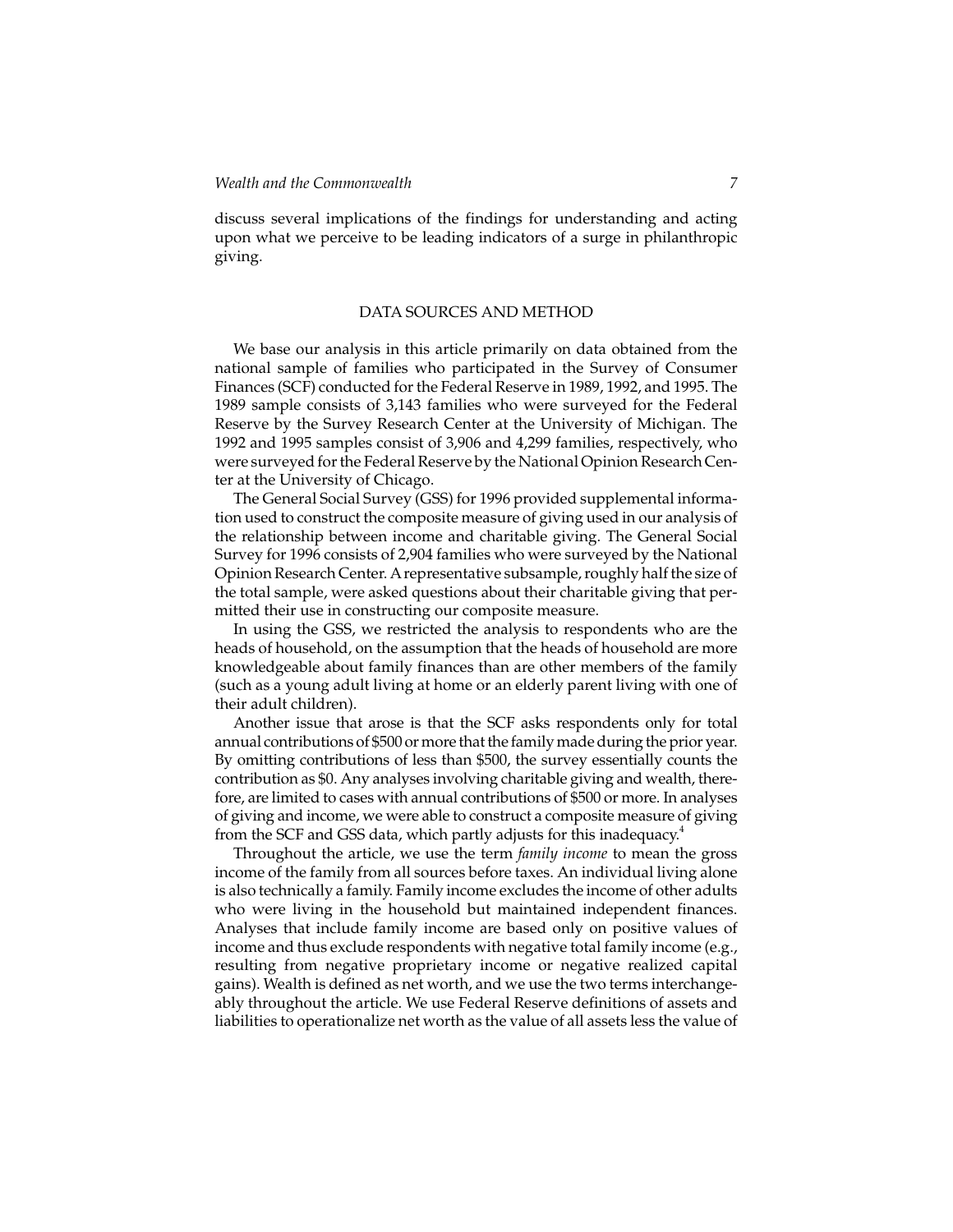all liabilities. Analyses that involve wealth exclude families with negative total wealth (liabilities greater than assets), although they include families of zero net worth whose assets equal their liabilities.<sup>5</sup>

Unless otherwise indicated or implied by the context, the tables and analyses are based on the 1989, 1992, and 1995 SCFs in which respondents provided data for calendar years 1988, 1991, and 1994, respectively, and on the 1996 GSS with data for calendar year 1995. All dollar figures, such as for wealth, income, and average contributions, have been adjusted for inflation using the Consumer Price Index and are presented in 1995 dollars. Since the SCF contains oversamples of high-income and wealthy families, all data have been weighted to project to the population of the nation. Composite tables are based on a combination of the 1995 SCF and the 1996 GSS. Because the GSS did not ask about charitable giving in prior years, we are not able to construct GSS-based composite measures for the two survey years prior to 1995.

## INCOME AND CHARITABLE GIVING

In previous research, we examined the relationship between income and charitable giving based on data from the 1994 Survey of Giving and Volunteering (Gallup, 1994) and from the 1989 SCF (Havens & Schervish, 1998b). In this section, we reexamine this relationship using data from the 1995 SCF and from the 1996 GSS. We combined estimates of charitable giving for contributions of less than \$500 from the GSS with estimates of charitable giving for contributions of \$500 or more from the SCF to produce a composite profile of charitable giving for families across the full range of contributions and income.

### CHARITABLE GIVING ACROSS INCOME CATEGORIES

The general form of the relationship between family income and charitable giving in 1994 remains roughly the same as it did in 1988: Participation in, and amount of, charitable giving increases as income increases, and percentage of income contributed is fairly constant below the \$100,000 to \$200,000 category but rises as family income exceeds \$200,000. These relationships are detailed in Table 1.

Column 1 indicates that the proportion of families making contributions generally increases as income increases. Of families with incomes of less than \$10,000, 44% made a contribution to a charitable organization. Of families with incomes in excess of \$149,999, at least 96% made a contribution to a charitable organization. A second finding is that the average family contribution increases as family income goes up (column 2). For instance, families with incomes of less than \$10,000 contributed \$91 to charitable organizations in 1994, whereas families with incomes of \$1 million or more contribute an average of approximately \$245,000.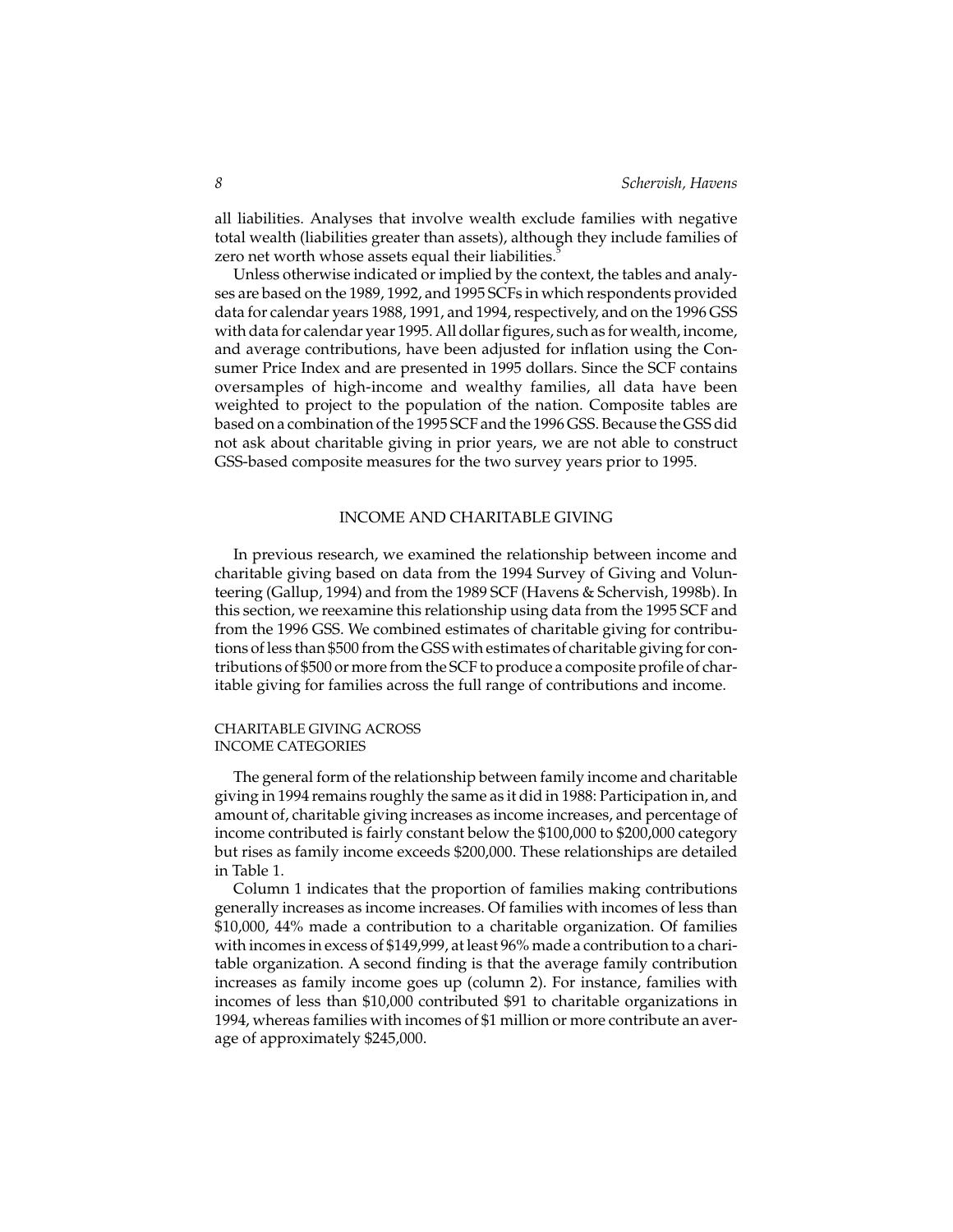|                     |         |                                        |           | Percentage of |          | Cumulative            |              | Percentage of |                            |           | Cumulative Percentage of Cumulative |
|---------------------|---------|----------------------------------------|-----------|---------------|----------|-----------------------|--------------|---------------|----------------------------|-----------|-------------------------------------|
|                     |         | Percentage of                          | Average   | Family        |          | Percentage Percentage | Aggregate    | Total         | Percentage                 | Income of | Percentage of                       |
|                     | Sample  | <b>Families</b>                        | Family    | Income        | οf       | οf                    | Contribution | Aggregate     | οf                         | All       | Income of                           |
|                     | Size(n) | Participating Contribution Contributed |           |               | Families | Families              | (millions)   |               | Contribution Contributions | Families  | All Families                        |
| Family Income       | 0       |                                        | 2         | 3             | 4        | 5                     | 6            |               | 8                          | 9         | 10                                  |
| \$1-\$9,999         | 455     | 44                                     | \$91      | 2.84          | 15.42    | 100.00                | \$1,402      | 1.46          | 100.00                     | 1.76      | 100.00                              |
| \$10,000-\$19,999   | 551     | 64                                     | \$209     | 1.36          | 18.86    | 84.58                 | \$3,921      | 4.08          | 98.54                      | 6.43      | 98.24                               |
| \$20,000-\$29,999   | 466     | 72                                     | \$422     | 1.73          | 14.83    | 65.73                 | \$6,240      | 6.50          | 94.46                      | 8.09      | 91.81                               |
| \$30,000-\$39,999   | 503     | 80                                     | \$474     | 1.37          | 13.75    | 50.89                 | \$6,496      | 6.76          | 87.96                      | 10.63     | 83.72                               |
| \$40,000-\$49,999   | 345     | 88                                     | \$788     | 1.79          | 10.50    | 37.14                 | \$8,251      | 8.59          | 81.20                      | 10.27     | 73.09                               |
| \$50,000-\$59,999   | 236     | 84                                     | \$779     | 1.44          | 6.41     | 26.64                 | \$4,976      | 5.18          | 72.62                      | 7.70      | 62.82                               |
| \$60,000-\$74,999   | 309     | 88                                     | \$971     | 1.46          | 7.62     | 20.23                 | \$7,368      | 7.67          | 67.44                      | 11.26     | 55.12                               |
| \$75,000-\$99,999   | 288     | 93                                     | \$1,581   | 1.86          | 6.05     | 12.61                 | \$9,540      | 9.93          | 59.77                      | 11.50     | 43.86                               |
| \$100,000-\$124,999 | 149     | 92                                     | \$1,846   | 1.71          | 2.23     | 6.56                  | \$4,102      | 4.27          | 49.84                      | 5.42      | 32.36                               |
| \$125,000-\$149,999 | 82      | 93                                     | \$3,077   | 2.36          | 0.96     | 4.33                  | \$2,940      | 3.06          | 45.57                      | 2.91      | 26.94                               |
| \$150,000-\$199,999 | 186     | 96                                     | \$3,546   | 2.09          | 1.72     | 3.37                  | \$6,062      | 6.31          | 42.51                      | 6.53      | 24.03                               |
| \$200,000-\$299,999 | 158     | 97                                     | \$4,573   | 1.94          | 1.03     | 1.65                  | \$4,690      | 4.88          | 36.20                      | 5.41      | 17.50                               |
| \$300,000-\$399,999 | 79      | 96                                     | \$11,321  | 3.38          | 0.19     | 0.63                  | \$2,163      | 2.25          | 31.32                      | 1.45      | 12.09                               |
| \$400,000-\$499,999 | 56      | 100                                    | \$11,765  | 2.74          | 0.09     | 0.43                  | \$1,065      | 1.11          | 29.07                      | 0.94      | 10.64                               |
| \$500,000-\$999,999 | 182     | 97                                     | \$27,491  | 4.15          | 0.26     | 0.34                  | \$7,187      | 7.48          | 27.96                      | 4.01      | 9.70                                |
| \$1,000,000 or more | 211     | 100                                    | \$244,586 | 4.88          | 0.08     | 0.08                  | \$19,674     | 20.48         | 20.48                      | 5.69      | 5.69                                |
| Total               | 4256    | 75                                     | \$960     | 2.14          | 100.00   |                       | \$96,075     | 100.00        |                            | 100.00    |                                     |

**Table 1. 1994 Charitable Contributions (composite measure) by Family Income in 1995 Dollars**

*Source: Estimated at the Social Welfare Research Institute at Boston College.*<br>*Note:* The term*family* in this table denotes the combination of families plus unrelated individuals. Values in the body of this table may no totals due to rounding.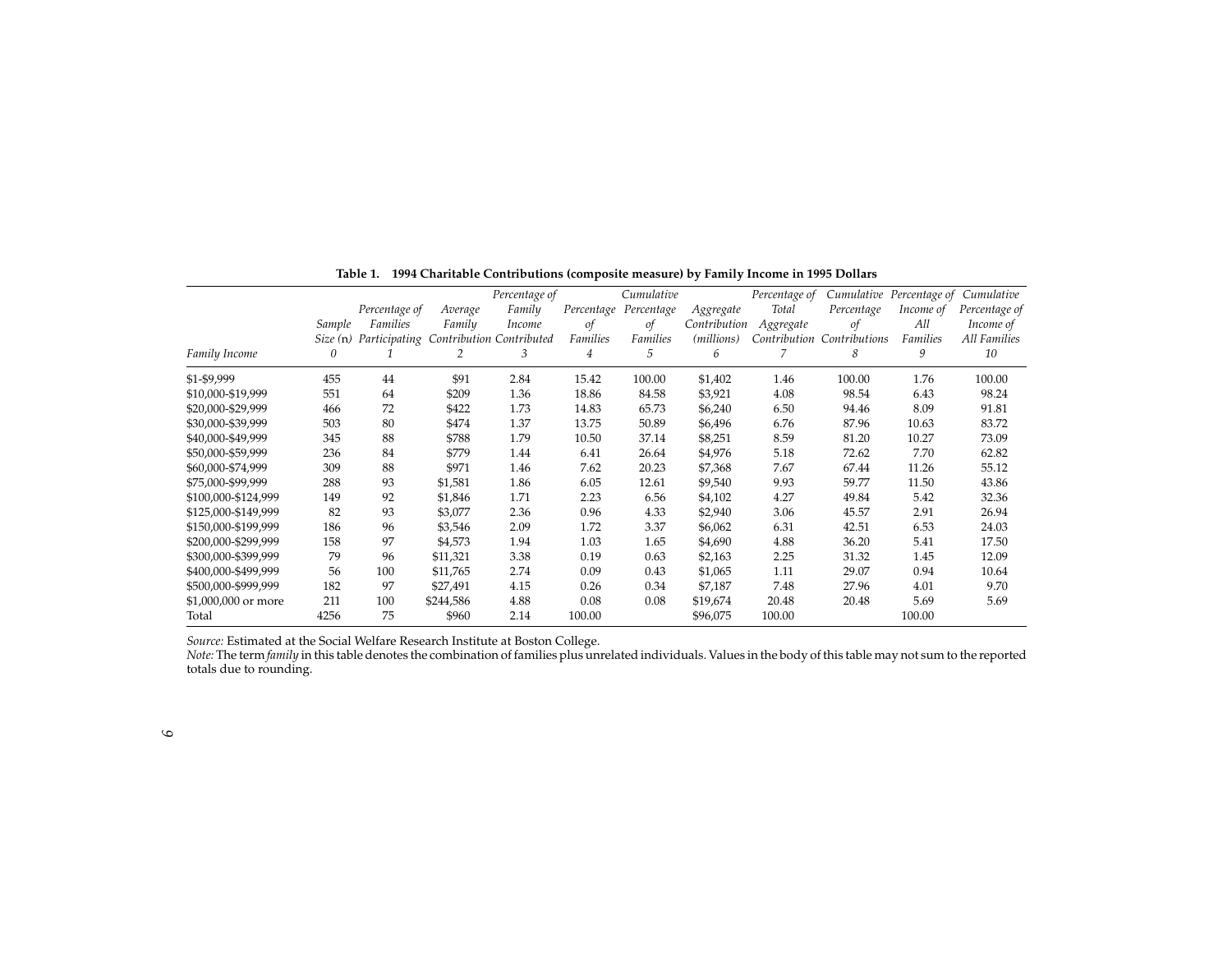With the exception of the lowest income category, the percentage of income contributed by families with an income of less than \$100,000 varies between 1.36% and 1.86% and bears no systematic relationship to income (column 3). From that point on, the percentage of income contributed generally increases with level of income. Families with incomes between \$200,000 and \$500,000 contributed at or above 1.94% of their income, whereas families with incomes in excess of \$500,000 contributed more than 4% of their incomes to charitable causes.

As in our prior analyses (Schervish & Havens, 1998b), the data confirm that a small fraction of high-income families make a disproportionately large share of the charitable contributions (columns 4-10). The 4.3% of families with incomes in excess of \$125,000 made 46% of the total amount of charitable contributions in 1994. Moreover, 0.08% of families with the highest incomes in the nation (those with incomes in excess of \$1 million) contributed more than 20% of all charitable dollars in 1994. When we look at the larger picture, these findings document a somewhat amended version of the so-called 20/80 rule of fund-raising, which states that 20% of the givers make 80% of all contributions. Table 1 roughly confirms a 20/67 rule of thumb. The 20% of families with incomes at or above \$60,000 contributed 67% of total contributions. In addition, other rules of thumb can be estimated, for instance, 7/50, 4/40, and 1/33 rules. Interpolating data from Table 1, we can see that the top 7% of families with incomes above \$100,000 contributed 50% of charitable dollars, the top 4.3% of families with incomes at or above \$125,000 contributed 46% of total contributions, and the top 1% with incomes above approximately \$260,000 donated about 33% of total charitable dollars. Finally, we might add a 0.08/22 rule, denoting that within the 1% of highest income families are the 0.08% of families with incomes of \$1 million or more that contribute 22% of all the charitable dollars.<sup>6</sup>

#### VARIATION IN CHARITABLE GIVING WITHIN INCOME CATEGORIES

As participation, the amount of dollars contributed, and percentage of income contributed increase as income rises, so does variation in (a) the amount of charitable giving and (b) in the percentage of income given.

*Variation in amount*. Table 2 presents the variation within each income category in the amount contributed to charity. As income rises, both the average contribution and the standard deviation (a measure of dispersion of the distribution) of the contributions rise. Columns 4-7 indicate how this occurs. The majority of families making less than \$75,000 per year contributed less than \$500 to charitable organizations, and relatively few contribute as much as \$1,000. On the other hand, more than half the families with incomes of \$75,000 or more contributed at least \$1,000 to charitable organizations, whereas relatively few contributed less than \$500. The contributions of lower income families are concentrated in the low-contribution category and thus have relatively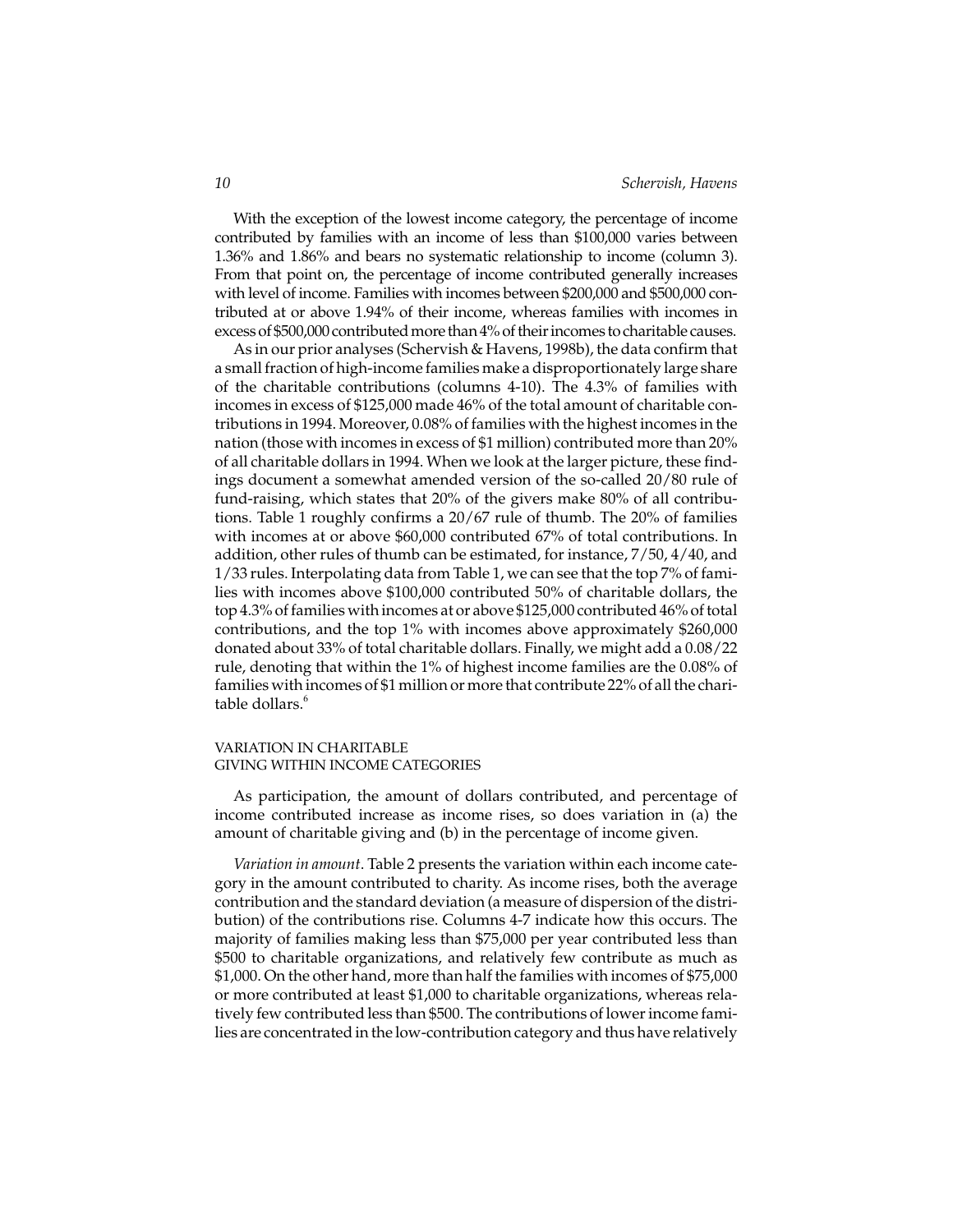**Table 2. Distribution of Amount Contributed in 1994 by Family Income in 1995 Dollars**

|                     |                                   |                                                       |                       | Category Distribution by<br>Amount of Contribution (%) |                       |                     |       |  |  |
|---------------------|-----------------------------------|-------------------------------------------------------|-----------------------|--------------------------------------------------------|-----------------------|---------------------|-------|--|--|
| Family Income       | Average<br>Family<br>Contribution | Standard<br>Deviation of<br>Contribution <sup>a</sup> | Less<br>Than<br>\$500 | \$500 to<br>\$999                                      | \$1,000 to<br>\$9,999 | \$10,000 or<br>More | Total |  |  |
| \$1-\$9,999         | \$91                              | \$807                                                 | 93                    | 6                                                      | 1                     | $\mathbf{0}$        | 100   |  |  |
| \$10,000-\$19,999   | \$209                             | \$420                                                 | 80                    | 8                                                      | 6                     | $\mathbf{0}$        | 100   |  |  |
| \$20,000-\$29,999   | \$422                             | \$904                                                 | 75                    | 13                                                     | 12                    | $\mathbf{0}$        | 100   |  |  |
| \$30,000-\$39,999   | \$474                             | \$980                                                 | 71                    | 15                                                     | 14                    | $\Omega$            | 100   |  |  |
| \$40,000-\$49,999   | \$788                             | \$1,265                                               | 58                    | 19                                                     | 23                    | $\mathbf{0}$        | 100   |  |  |
| \$50,000-\$59,999   | \$779                             | \$1,402                                               | 62                    | 15                                                     | 23                    | $\mathbf{0}$        | 100   |  |  |
| \$60,000-\$74,999   | \$971                             | \$1,774                                               | 50                    | 23                                                     | 27                    | $\mathbf{0}$        | 100   |  |  |
| \$75,000-\$99,999   | \$1,581                           | \$4,896                                               | 34                    | 19                                                     | 46                    | $\mathbf{1}$        | 100   |  |  |
| \$100,000-\$124,999 | \$1,846                           | \$2,847                                               | 37                    | 21                                                     | 38                    | 4                   | 100   |  |  |
| \$125,000-\$149,999 | \$3,077                           | \$12,389                                              | 33                    | 18                                                     | 45                    | 4                   | 100   |  |  |
| \$150,000-\$199,999 | \$3,546                           | \$14,179                                              | 20                    | 23                                                     | 51                    | 6                   | 100   |  |  |
| \$200,000-\$299,999 | \$4,573                           | \$6,772                                               | 16                    | 8                                                      | 61                    | 15                  | 100   |  |  |
| \$300,000-\$399,999 | \$11,321                          | \$21,977                                              | 17                    | 3                                                      | 44                    | 36                  | 100   |  |  |
| \$400,000-\$499,999 | \$11,765                          | \$19,856                                              | $\overline{2}$        | 7                                                      | 53                    | 39                  | 100   |  |  |
| \$500,000-\$999,999 | \$27,491                          | \$182,412                                             | 14                    | 7                                                      | 46                    | 32                  | 100   |  |  |
| \$1,000,000 or more | \$244,586                         | \$1,503,652                                           | 1                     | $\theta$                                               | 28                    | 71                  | 100   |  |  |
| Total               | \$960                             | \$43,909                                              | 69                    | 14                                                     | 17                    | 1                   | 100   |  |  |

*Note:* The term *family* in this table denotes the combination of families plus unrelated individuals. Values in the body of this table may not sum to the reported totals due to rounding.

a. Note on standard deviation and variance: The calculation of the variance in the composite measure is influenced by three factors: the variance within the *Survey of Consumer Finances* sample reporting contributions of \$500 or more, the variance within the *General Social Survey* reporting contributions of less than \$500, and the variance between the two samples. The variance between the samples includes variation due to differences in the methods and procedures used in the two surveys. This mainly affects estimates in the lower income categories. The reader should therefore be more wary of the variance and standard deviation estimates of the composite measure than of its average value.

small standard deviations. As income rises, the contributions are distributed among higher contribution categories and the standard deviation increases accordingly. That is, higher income families tend to make larger contributions across a wider range of amounts than do families at lower income levels, who tend to make smaller contributions across a narrower range.

*Variation in percentage of income contributed*. Table 3 demonstrates a parallel trend in distribution of the percentage of income contributed to charitable organizations. With the exception of the lowest income category (which also contains lower income but higher wealth retirees who contribute relatively large amounts to charitable causes [see Savoie & Havens, 1998]), both the range of variation and the average around which the variation occurs increase as income rises. These trends are not as pronounced as those presented in Table 2 regarding the amount of charitable giving, until income reaches about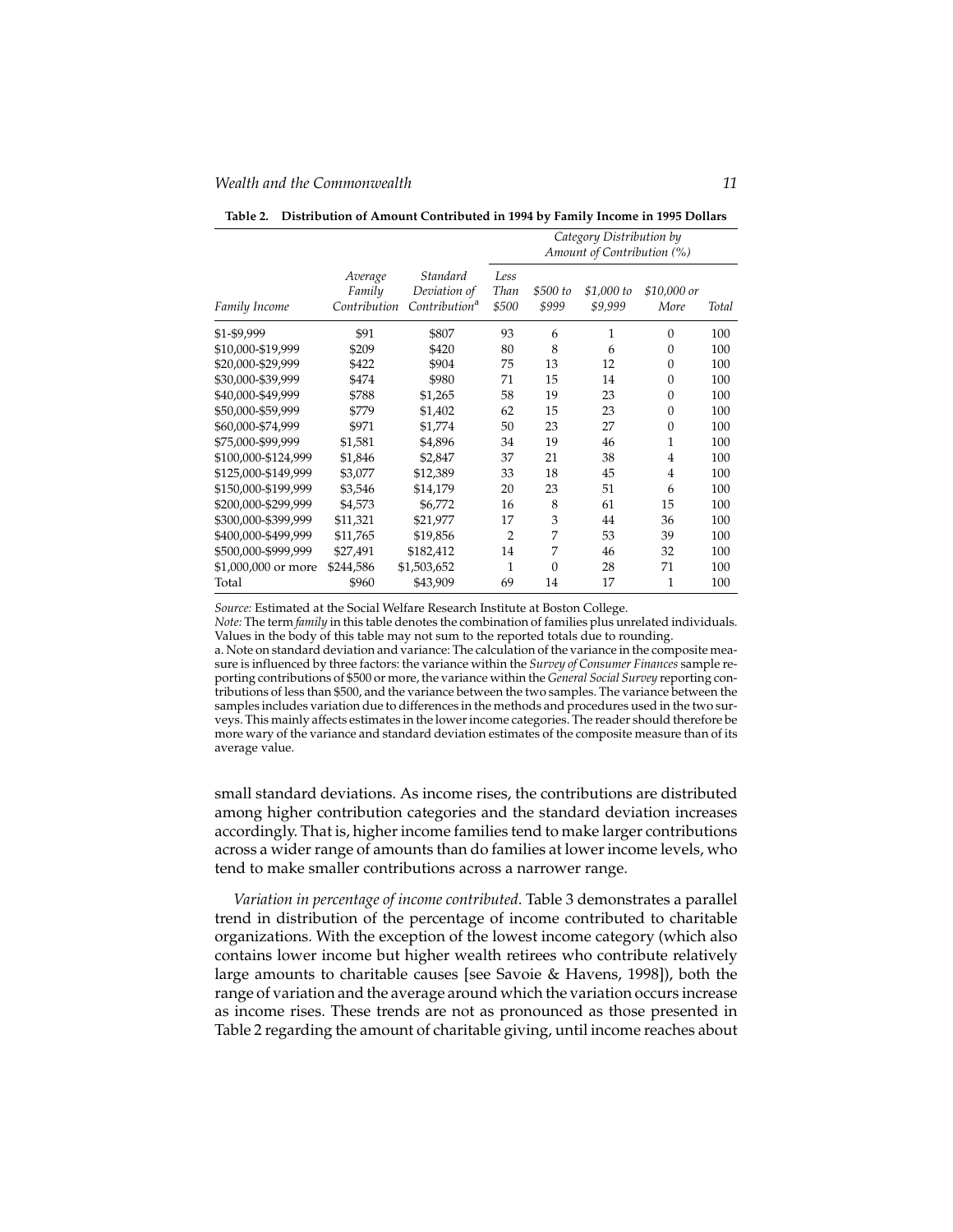|                     | Average<br>Family         | Standard<br>Deviation of               | Category Distribution by Percent of<br>Income Contributed (%) |                  |                  |       |  |
|---------------------|---------------------------|----------------------------------------|---------------------------------------------------------------|------------------|------------------|-------|--|
| Family Income       | Percentage<br>Contributed | Percentage<br>Contributed <sup>a</sup> | Less<br>Than 1%                                               | $1\%$ to<br>4.9% | $5\%$ or<br>More | Total |  |
| \$1-\$9,999         | 2.84                      | 11                                     | 75                                                            | 16               | 10               | 100   |  |
| \$10,000-\$19,999   | 1.36                      | 3                                      | 67                                                            | 25               | 8                | 100   |  |
| \$20,000-\$29,999   | 1.73                      | 4                                      | 65                                                            | 26               | 9                | 100   |  |
| \$30,000-\$39,999   | 1.37                      | 3                                      | 67                                                            | 25               | 7                | 100   |  |
| \$40,000-\$49,999   | 1.79                      | 3                                      | 57                                                            | 31               | 12               | 100   |  |
| \$50,000-\$59,999   | 1.44                      | 3                                      | 70                                                            | 22               | 8                | 100   |  |
| \$60,000-\$74,999   | 1.46                      | 3                                      | 64                                                            | 29               | 7                | 100   |  |
| \$75,000-\$99,999   | 1.86                      | 6                                      | 52                                                            | 40               | 8                | 100   |  |
| \$100,000-\$124,999 | 1.71                      | 3                                      | 60                                                            | 30               | 10               | 100   |  |
| \$125,000-\$149,999 | 2.36                      | 10                                     | 57                                                            | 38               | 4                | 100   |  |
| \$150,000-\$199,999 | 2.09                      | 8                                      | 61                                                            | 30               | 9                | 100   |  |
| \$200,000-\$299,999 | 1.94                      | 3                                      | 43                                                            | 49               | 8                | 100   |  |
| \$300,000-\$399,999 | 3.38                      | 7                                      | 36                                                            | 46               | 18               | 100   |  |
| \$400,000-\$499,999 | 2.74                      | 5                                      | 38                                                            | 47               | 15               | 100   |  |
| \$500,000-\$999,999 | 4.15                      | 28                                     | 58                                                            | 36               | 6                | 100   |  |
| \$1,000,000 or more | 4.88                      | 27                                     | 55                                                            | 32               | 14               | 100   |  |
| Total               | 2.14                      | 90                                     | 67                                                            | 25               | 8                | 100   |  |

**Table 3. Distribution of Percentage of Income Contributed in 1994 by Family Income in 1995 Dollars**

*Note:* The term *family* in this table denotes the combination of families plus unrelated individuals Values in the body of this table may not sum to the reported totals due to rounding.

a. Note on standard deviation and variance: The calculation of the variance in the composite measure is influenced by three factors: the variance within the *Survey of Consumer Finances* sample reporting contributions of \$500 or more, the variance within the *General Social Survey* reporting contributions of less than \$500, and the variance between the two samples. The variance between the samples includes variation due to differences in the methods and procedures used in the two surveys. This mainly affects estimates in the lower income categories. The reader should therefore be more wary of the variance and standard deviation estimates of the composite measure than of its average value.

\$300,000. We can see once again that a relatively small percentage of families give large percentages of their incomes (5% or more) in every income category: 7% to 12% of families at income levels below \$100,000 and 4% to 18% of families at income levels of \$100,000 or higher. We document below that these higher contribution families are several times more wealthy than other families at the same income level. Table 3 also shows that 52% to 75% of families with incomes less than \$100,000 contributed less than 1% of their incomes to charitable organizations, whereas between only 36% and 61% of families with incomes of \$100,000 or more contributed less than 1% of their higher incomes.

# CHANGES FROM 1988 TO 1994 IN CHARITABLE GIVING BY HIGH-INCOME FAMILIES

The SCF allows us to describe the trends in charitable giving from 1988 to 1994 among high-income families (with incomes of \$100,000 or more in 1995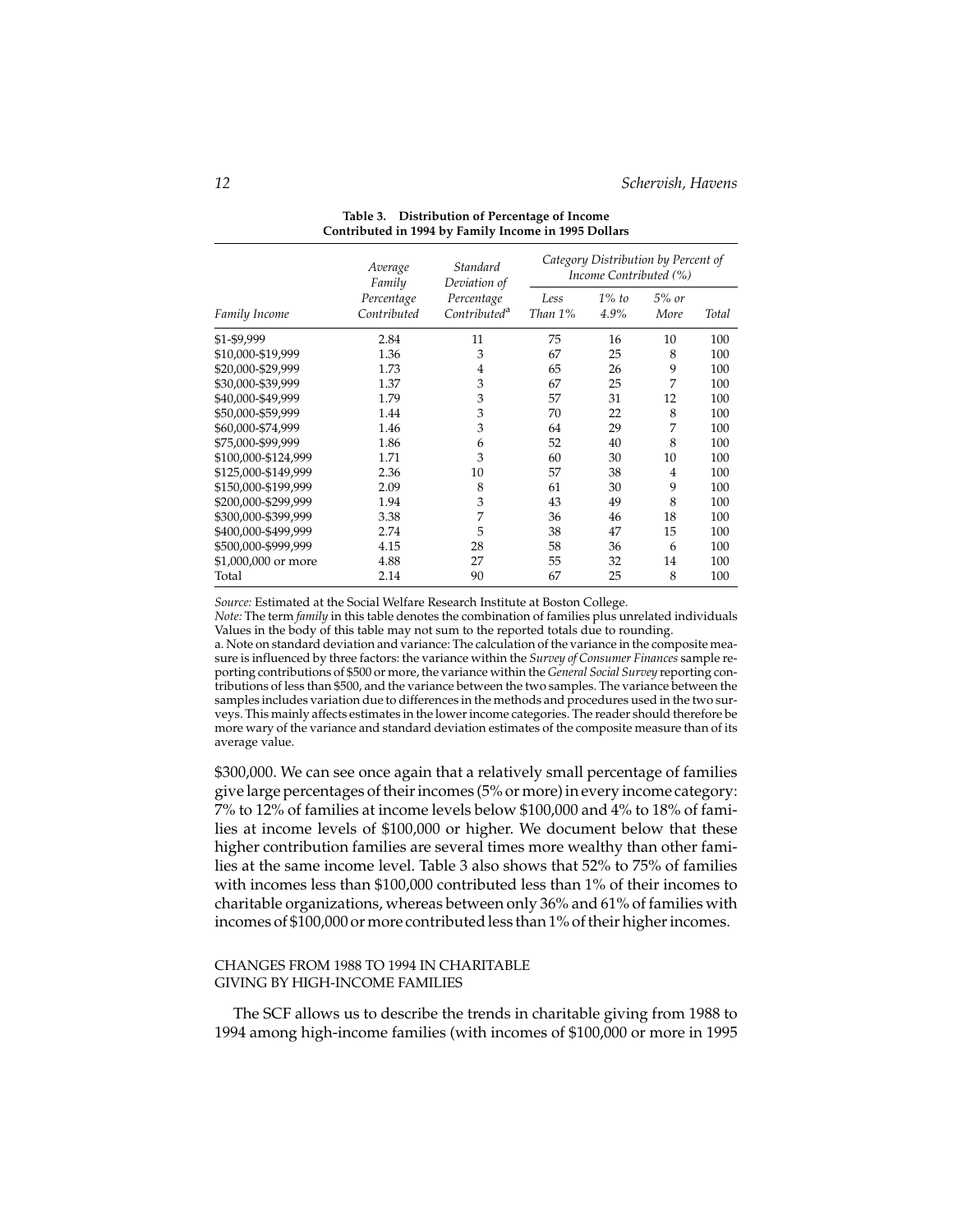|                     |          | Average Contribution<br>$(1995$ dollars) |          | Average Percentage of<br>Income Contribution |      |      |  |
|---------------------|----------|------------------------------------------|----------|----------------------------------------------|------|------|--|
| Family Income       | 1988     | 1991                                     | 1994     | 1988                                         | 1991 | 1994 |  |
| \$100,000-\$199,999 | \$3,205  | \$2,991                                  | \$2,623  | 2.3                                          | 2.3  | 1.9  |  |
| \$200,000-\$499,999 | \$9,482  | \$6,302                                  | \$6,037  | 3.4                                          | 2.3  | 2.2  |  |
| \$500,000 or more   | \$47,039 | \$32,335                                 | \$77,712 | 3.4                                          | 2.9  | 4.3  |  |
| Total               | \$6,305  | \$4,876                                  | \$7,236  | 2.6                                          | 2.3  | 2.1  |  |

| Table 4. Changes in Contributions by Family           |
|-------------------------------------------------------|
| Income for Families With Incomes of \$100,000 or More |

*Note:* Families include both families and unrelated individuals. Contributions of less than \$500 are considered as no contribution. Values in the body of this table may not sum to the reported totals due to rounding.

dollars). Table 4 presents the average contributions per family and average percentage of income contributed by families with incomes of \$100,000 or more for the years 1988, 1991, and 1994 (all in 1995 dollars). As a context for what follows, we estimate that during this 6-year period, higher income families have increased their share of the total charitable contributions from approximately 30% to about 50% (Schervish & Havens, 1998b, Table 1; and Table 1 above).

A full and detailed analysis of these trends is beyond the scope of this section. However, major factors affecting the willingness of wealth holders to give include: growth in wealth (including the performance of the stock market); hyperagency, or the power to make a difference; death and the desire to leave a legacy; tax policy and tax cuts; gratitude for the gifts of financial wherewithal; and identification and association with the needs of others (Schervish, 1997; Schervish & Havens, forthcoming). A factor that affects the entire population is the status of the economy during this period, and this is reflected in Table 4 below. On average, the *amount* contributed per family fell during the recession of 1991 but rebounded in the robust economy of 1994. The average *percentage of income* contributed per family, however, fell during the recession of 1991 but failed to rebound in 1994. These contrary trends reflect a shift in the underlying patterns of giving by different strata within this group of highincome families. Between 1988 and 1991, the average amount contributed per family and percentage of income contributed declined for all income groups. Between 1991 and 1994, however, the average amount and the percentage of income contributed by *families with incomes of \$500,000 or more* rebounded to levels substantially higher than their 1988 level. For families with incomes of \$200,000 to \$500,000, the amount and percentage of income contributed failed to rebound, while for families with incomes of \$100,000 to \$200,000, the amount and percentage of income contributed actually continued to decline, although by modest amounts.

On one hand, the percentage of income contributed fell from an average of 2.6% of income contributed in 1988 to 2.1% of income in 1994. On the other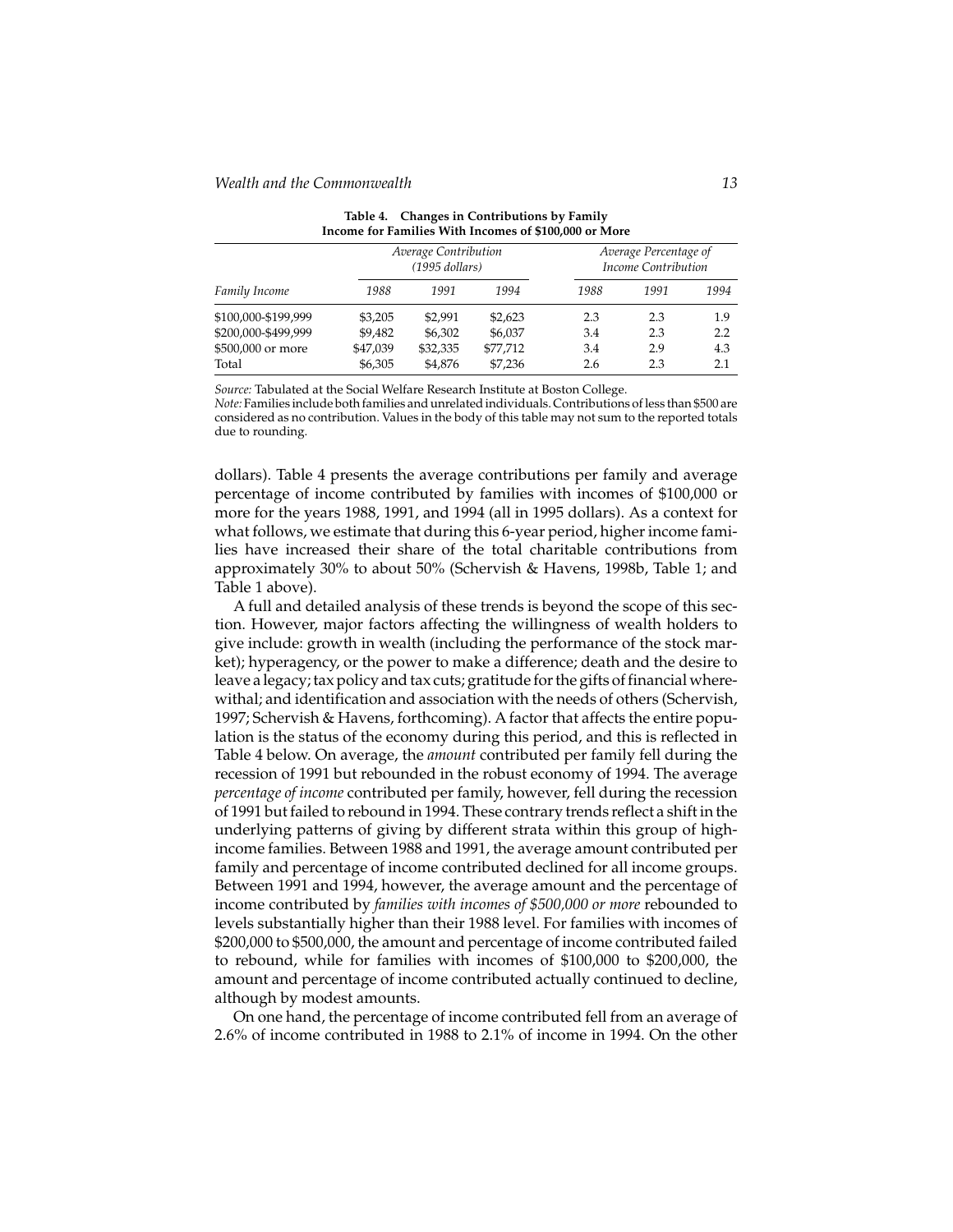hand, and most important, the average amount contributed in constant 1995 dollars by families with incomes of \$100,000 or more increased nearly 16%, from \$6,305 in 1988 to \$7,326 in 1994, and as we have said above, the share of total contributions expanded from approximately 30% to approximately 50%.

## WEALTH AND CHARITABLE GIVING

The theoretical and practical relationships between net worth and charitable giving are well-known. However, their empirical contours are far less well known than those between income and charitable giving. In this section, we examine charitable giving in relation to family net worth, and in the next section, we try to unravel the joint relationship of income and wealth to charitable giving. We base our findings on data from the 1995 SCF and operationalize net worth according to the Federal Reserve definition, namely, the total value of all assets minus the total of all debts and liabilities. The patterns presented in Table 5 are parallel to what we previously reported from the 1989 SCF (Schervish & Havens, 1995b, Table 6.3).

In both 1988 and 1994, participation rates, average contributions, and average percentage of income contributed are all positively related to wealth. Although the trend is not smooth, participation rates of giving (\$500 or more) increase as wealth increases (column 2). These rates rise from approximately 8% for families with a positive net worth of less than \$10,000 up to 88% for families with a net worth of \$10,000,000 or more. Similarly, the average family contribution goes up as net worth increases (column 3). The average amount contributed (counting contributions of less than \$500 as \$0) rises from \$115 for families with a positive net worth of less than \$10,000 to \$138,425 for families with a net worth of \$10,000,000 or more.

The positive relationships between wealth and participation rates and between wealth and amount given are parallel to what we find with income. However, the relationship between *wealth* and percentage of income contributed (column 6) is not as smooth as the relationship between *income* and percentage of income contributed, especially when upper income groups are as disaggregated as we have reported. Still, with some unevenness, the percentage of income contributed does go up as family wealth increases.<sup>7</sup> Clearly, the income stream and financial security provided by wealth allow families at higher wealth levels to contribute a larger percentage of their income to charitable organizations. For instance, the percentage of income contributed increases with net worth from an average of 0.5% contributed by families with positive net worth of less than \$10,000 to 12.6% contributed by families with net worth of \$10,000,000 or more. However, there is a major aberration in this distribution at \$400,000 where the percentage of income contributed is 23%. For reasons we cannot discern from this data set, several families with income below the mean of this wealth group made contributions substantially above the mean.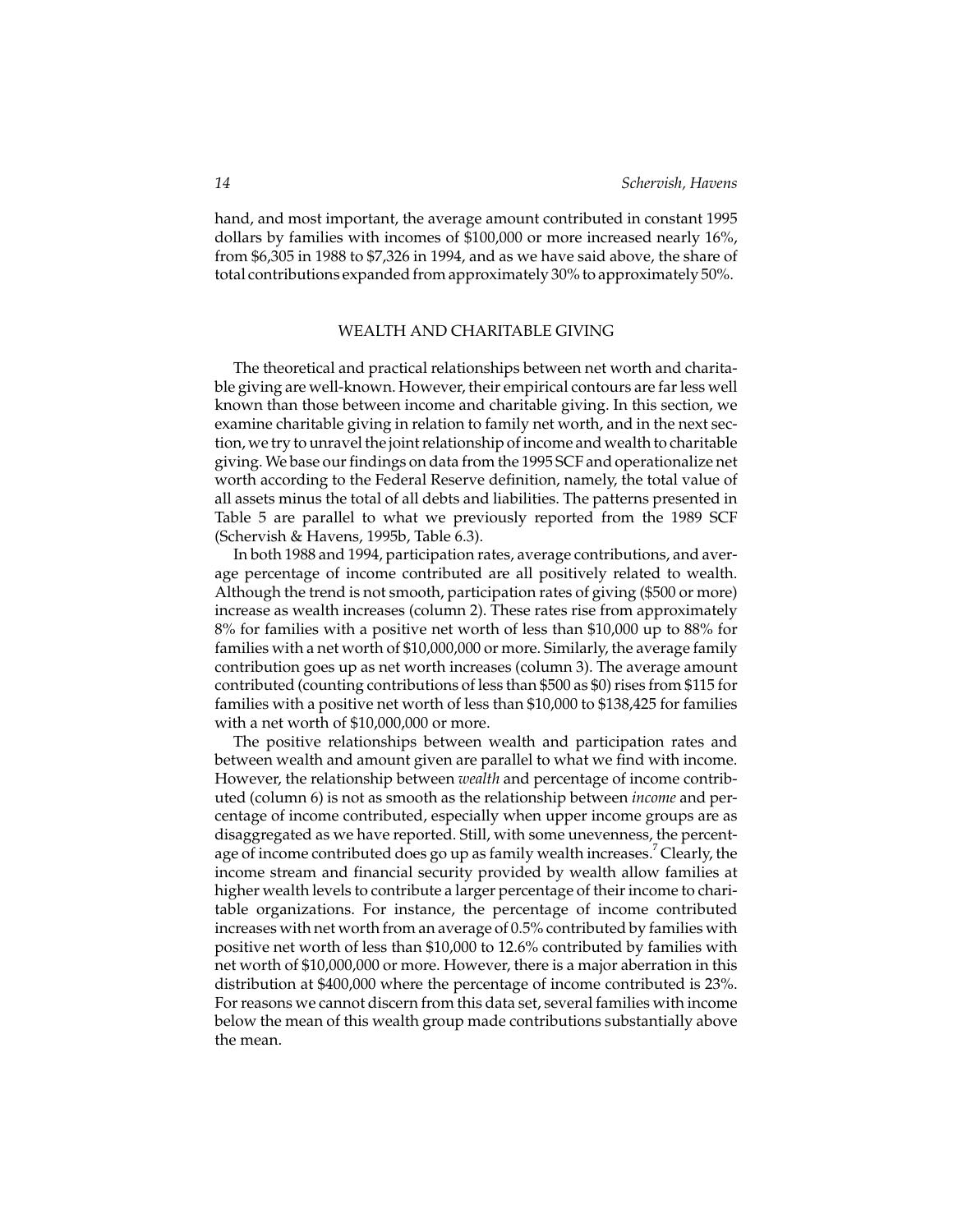|                         |         |            |               |             | Percentage  |             | Percentage  | Cumulative | Cumulative    | Cumulative    | Cumulative |
|-------------------------|---------|------------|---------------|-------------|-------------|-------------|-------------|------------|---------------|---------------|------------|
|                         |         | Percentage | Percentage    | Average     | of Net      | Average     | οf          | Percentage | Percentage    | Percentage of | Percentage |
|                         | Sample  | $\sigma f$ | Participation | Amount      | Worth       | Family      | Income      | οf         | of            | Family        | of Family  |
|                         | Size(n) | Families   | Rate          | Contributed | Contributed | Income      | Contributed | Families   | Contributions | Income        | Net Worth  |
| Family Net Worth        | 0       | 1          | 2             | 3           | 4           | 5           | 6           | 7          | 8             | 9             | 10         |
| \$0                     |         | 2.9        | 2.6           | \$23        | —           | \$7,452     | 0.2         | 100.0      | 100.0         | 100.0         | 100.0      |
| \$1-\$9,999             | 489     | 16.9       | 8.4           | \$115       | 5.1         | \$19,457    | 0.5         | 97.2       | 99.9          | 99.6          | 100.0      |
| \$10,000-\$19,999       | 219     | 7.8        | 13.3          | \$180       | 1.3         | \$27,537    | 0.6         | 80.3       | 97.9          | 92.6          | 99.7       |
| \$20,000-\$29,999       | 181     | 6.4        | 21.1          | \$229       | 0.9         | \$29,991    | 0.7         | 72.5       | 96.5          | 88.0          | 99.2       |
| \$30,000-\$39,999       | 132     | 4.8        | 29.4          | \$306       | 0.9         | \$34,251    | 1.0         | 66.1       | 94.9          | 83.9          | 98.5       |
| \$40,000-\$49,999       | 122     | 4.6        | 30.3          | \$355       | 0.8         | \$36,012    | 1.1         | 61.4       | 93.4          | 80.5          | 97.8       |
| \$50,000-\$59,999       | 123     | 4.4        | 31.4          | \$502       | 0.9         | \$37,434    | 1.7         | 56.8       | 91.7          | 77.0          | 96.9       |
| \$60,000-\$74,999       | 161     | 5.9        | 26.3          | \$446       | 0.7         | \$40,460    | 1.2         | 52.3       | 89.4          | 73.4          | 95.8       |
| \$75,000-\$99,999       | 217     | 8.0        | 28.7          | \$360       | 0.4         | \$37,945    | 1.2         | 46.4       | 86.6          | 68.3          | 94.0       |
| \$100,000-\$124,999     | 168     | 6.3        | 32.6          | \$616       | 0.6         | \$44,041    | 1.2         | 38.4       | 83.6          | 61.9          | 90.9       |
| \$125,000-\$149,999     | 119     | 4.4        | 39.9          | \$592       | 0.4         | \$45,948    | 1.5         | 32.2       | 79.6          | 56.0          | 87.8       |
| \$150,000-\$199,999     | 206     | 7.3        | 38.4          | \$785       | 0.5         | \$49,344    | 1.9         | 27.8       | 76.9          | 51.7          | 85.2       |
| \$200,000-\$299,999     | 249     | 6.9        | 51.2          | \$1,049     | 0.4         | \$54,113    | 2.2         | 20.5       | 70.9          | 44.1          | 79.6       |
| \$300,000-\$399,999     | 163     | 3.6        | 61.1          | \$1,428     | 0.4         | \$63,717    | 2.7         | 13.5       | 63.3          | 36.1          | 72.2       |
| \$400,000-\$499,999     | 109     | 2.2        | 63.4          | \$1,603     | 0.4         | \$76,113    | 22.9        | 9.9        | 58.0          | 31.2          | 66.7       |
| \$500,000-\$999,999     | 320     | 4.5        | 72.9          | \$1,795     | 0.3         | \$93,868    | 4.1         | 7.7        | 54.2          | 27.6          | 62.3       |
| \$1,000,000-\$4,999,999 | 514     | 2.7        | 87.1          | \$5,163     | 0.3         | \$181,946   | 3.8         | 3.2        | 45.9          | 18.7          | 48.8       |
| \$5,000,000-\$9,999,999 | 163     | 0.3        | 89.3          | \$12,753    | 0.2         | \$492,423   | 4.2         | 0.5        | 31.1          | 8.1           | 26.1       |
| \$10,000,000 or more    | 320     | 0.2        | 87.9          | \$138,425   | 0.5         | \$1,268,146 | 12.6        | 0.2        | 27.4          | 5.2           | 17.5       |
| All families            | 3,975   | 100.0      | 31.2          | \$961       | 1.4         | \$47,044    | 1.9         |            |               |               |            |

**Table 5. Contributions of \$500 or More in 1994 by Family Net Worth in 1995 Dollars**

*Note:* Families include both families and unrelated individuals. Contributions of less than \$500 are considered as no contribution. Families and individuals with negative income or negative net worth are excluded from this table. Values in the body of this table may not sum to the reported totals due to rounding.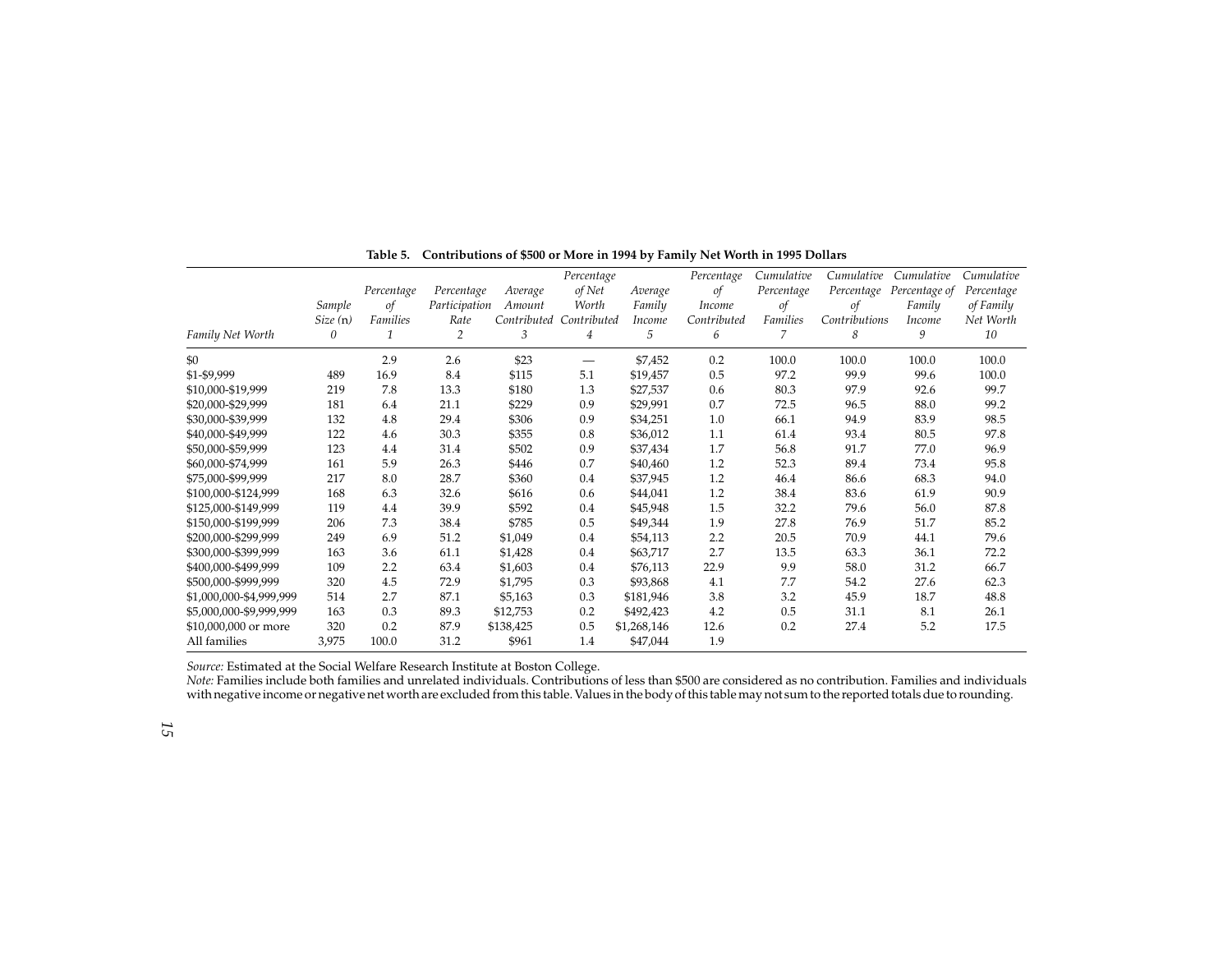One anomalous finding is the apparent negative relationship between net worth and the average percentage of net worth contributed (column 4). The average amount contributed does increase as net worth increases, but the amount of that increase does not rise in proportion to wealth. Our interpretation of this negative relationship between net worth and percentage of net worth contributed to charity is that families tend to make charitable contributions primarily from their income (and possibly liquid assets) during their lifetime and make charitable contributions from their wealth (net worth) via their estate planning. Although, as we find reported in the press, many wealthy families donate substantial amounts of their wealth to charity in the form of *inter vivos* gifts, such gifts do not generally represent a large percentage of the families' wealth, nor is this currently the way wealth holders contribute substantial portions of their wealth to charity. To understand the relationship between wealth and percentage of wealth contributed, we need to complement research on annual giving with an examination of charitable bequests made via estates. As we are in the process of discovering, it is in planning and carrying out estate decisions that there is a strong positive association between level of net worth and percentage of wealth given to charity (Havens & Schervish, 2000).

# JOINT RELATIONSHIP OF INCOME AND WEALTH TO CHARITABLE GIVING

In the previous two sections, we reported that families at the high end of both the income and wealth distributions make the larger average contributions and give a higher percentage of their income to charitable causes than families in the lower and middle ranges of income and wealth. We also discussed the less predictable trends for percentage of wealth contributed. In this section, we analyze the 1995 SCF to investigate the relationship between charitable giving and the joint effects of income and wealth.

# DISTRIBUTION OF FAMILIES BY INCOME AND WEALTH

Table 6 indicates that, as might be expected, wealth and income are highly correlated. For instance, 39.6% of families had both family income and wealth of less than \$50,000, and that once income reaches \$200,000, 62% had a net worth of \$1 million or more. At the same time, Table 6 indicates that there are significant instances where wealth and income do not imply each other. For example, there are wealthy families with very low incomes. Among families with at least \$1 million in wealth, more have income under \$50,000 than at or above \$1 million. Also, 19.6% of the families with incomes below \$50,000 own wealth in excess of \$100,000. In general, high wealth does not imply high income as directly as high income implies high wealth.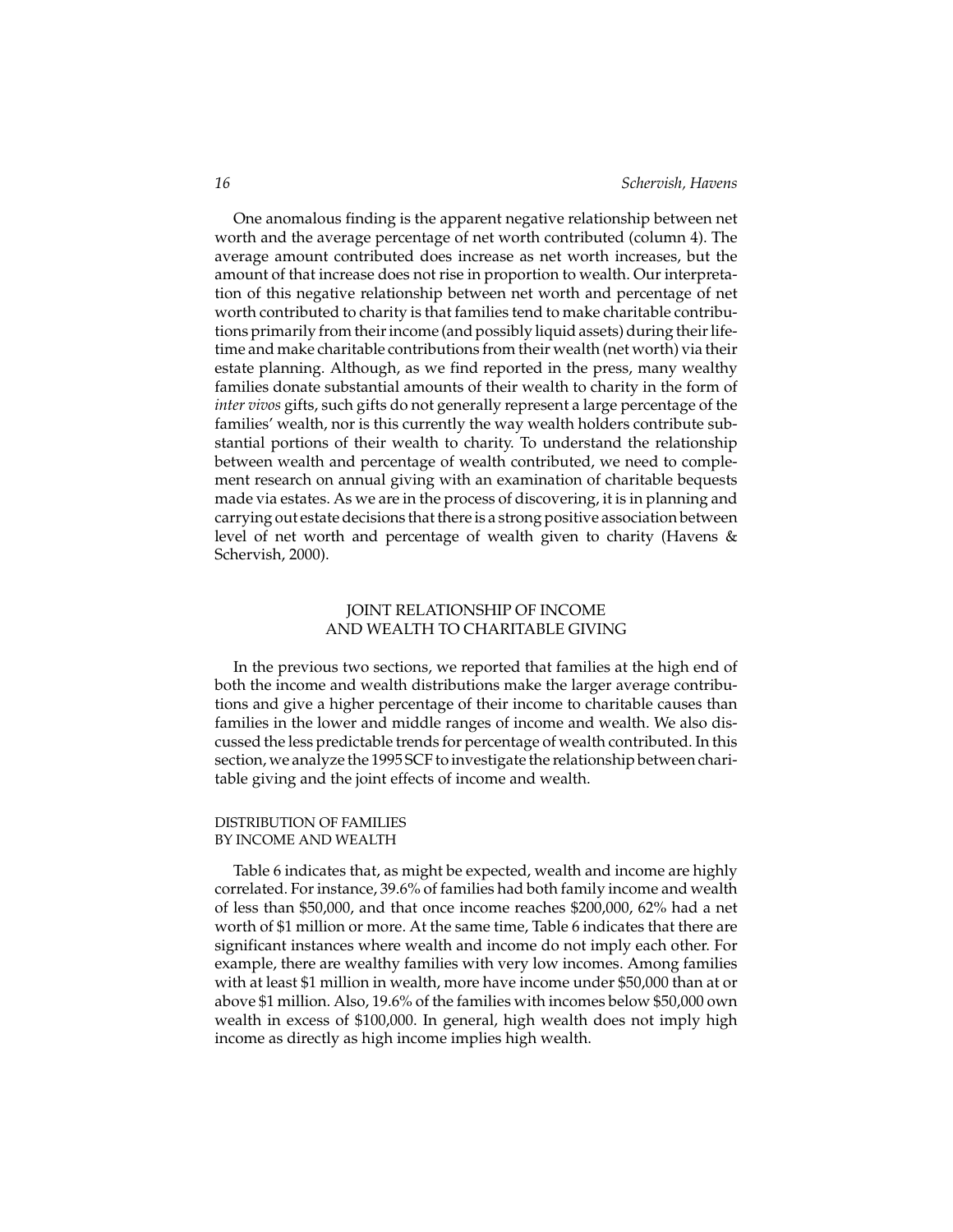|                     |                   | Family Income         |                         |                         |                        |       |  |  |  |  |
|---------------------|-------------------|-----------------------|-------------------------|-------------------------|------------------------|-------|--|--|--|--|
| Family Net Worth    | Below<br>\$50,000 | \$50,000-<br>\$99,999 | \$100,000-<br>\$199,999 | \$200,000-<br>\$999,999 | \$1,000,000<br>or More | Total |  |  |  |  |
| \$0-\$50,000        | 38.9              | 4.1                   | 0.2                     | 0.0                     | 0.0                    | 43.2  |  |  |  |  |
| \$50,000-\$99,999   | 13.2              | 4.8                   | 0.4                     | 0.0                     | 0.0                    | 18.4  |  |  |  |  |
| \$100,000-\$199,999 | 11.6              | 5.2                   | 1.1                     | 0.1                     | 0.0                    | 18.0  |  |  |  |  |
| \$200,000-\$999,999 | 7.6               | 6.4                   | 2.6                     | 0.6                     | 0.0                    | 17.2  |  |  |  |  |
| \$1,000,000 or more | 0.4               | 0.8                   | 0.9                     | 1.0                     | 0.1                    | 3.2   |  |  |  |  |
| Total               | 71.7              | 21.2                  | 5.3                     | 1.7                     | 0.1                    | 100.0 |  |  |  |  |
|                     |                   |                       |                         |                         |                        |       |  |  |  |  |

**Table 6. Distribution of Families by Income and Net Worth (percentage of population)**

*Note:* Families include both families and unrelated individuals. Contributions of less than \$500 are counted as \$0. Individuals and families with negative income or negative net worth are excluded from the table. Values in the body of this table may not sum to the reported totals due to rounding.

# WEALTH AND HIGH-GIVER STATUS WITHIN INCOME CATEGORY

We have already discussed our confirmation of the finding first published by Auten and Rudney (1990) that at every income level, a relatively small proportion of families makes relatively large contributions, measured both by amount and percentage of income contributed (Schervish & Havens, 1998b). Table 7 indicates that within every level of income, the high-givers are substantially more wealthy on average than those who give less. High-givers are families that contribute at least 5% of their income to charitable causes. Normal givers are families that contribute less than 5% of their income. Even at very low income levels, the high-givers are several times wealthier than families that are not high-givers. Thus, in addition to families with very high incomes, it is the relatively wealthy at every level of income (including very low income) that tend to make the larger contributions. This confirms the findings by Savoie and Havens (1998) that the disproportionate giving by relatively wealthy families is in large part the reason why the average percentage of income contributed is as high as it is at lower income categories.

Three conclusions stand out. First, the percentage of high-givers within an income category is not monotonically related to family income; however, the percentage of high-givers does tend to increase at higher levels of income. Second, within each income category, high-givers are wealthier than normal givers. Third, the amounts that these more wealthy high-givers contribute are several times greater than the amounts given by normal givers. These patterns are disentangled further in Tables 8-11.

#### PARTICIPATION RATES BY INCOME AND WEALTH

Table 8 presents estimates of the proportion of families that contributed at least \$500 to charitable causes in 1994, by family income and family wealth. We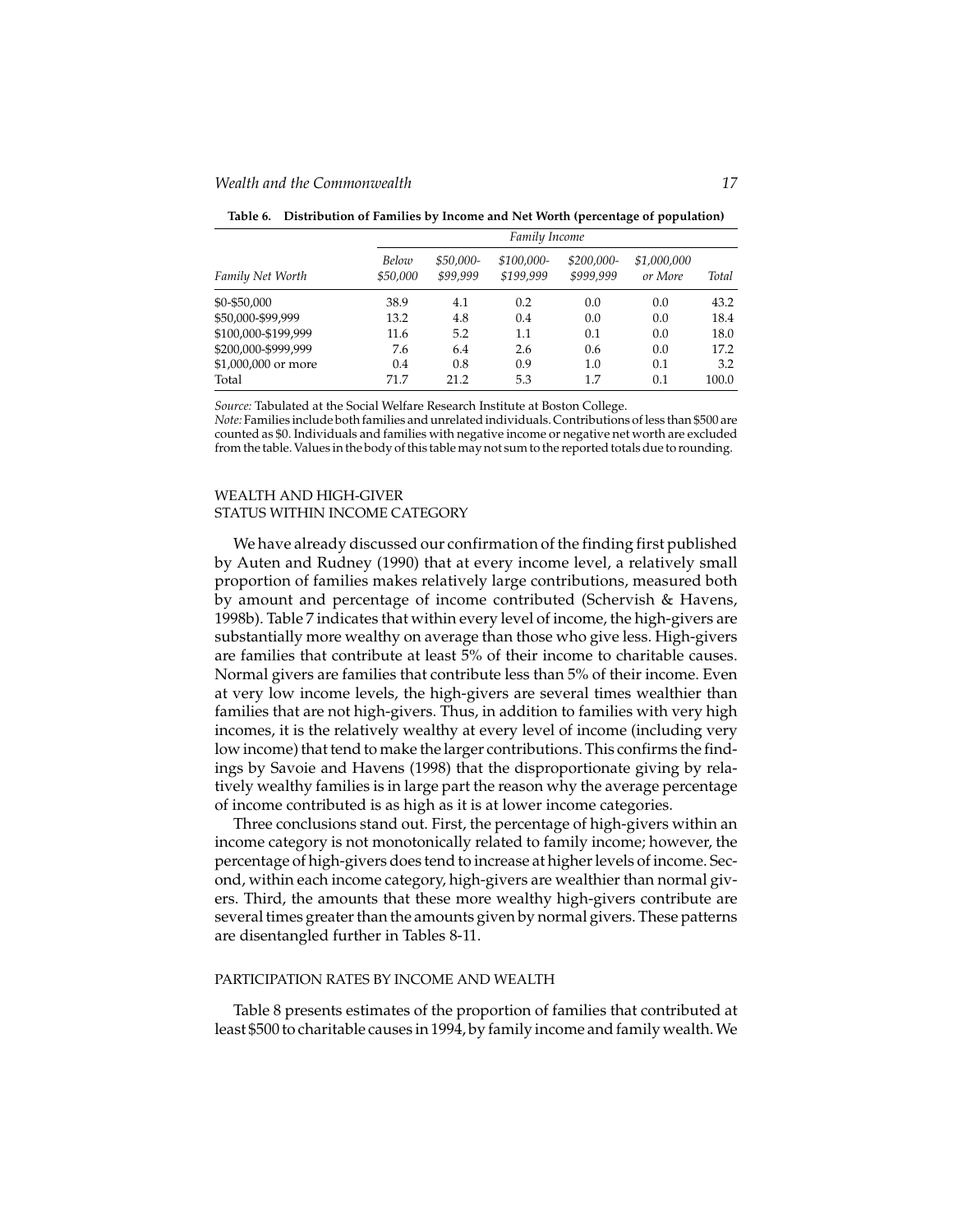|                     |                                  |                              | Normal Givers                |                                           |                                       |                           | <b>High Givers</b> | Average<br>Percentage<br>Average<br>Contributed<br>8<br>87.0<br>\$899<br>8.8<br>\$1,348<br>11.3<br>\$2,729<br>9.3<br>\$3,182<br>8.2<br>\$3,603<br>8.7<br>\$4,630<br>8.8<br>\$5,819<br>\$8,237<br>9.6<br>7.9<br>\$8,707 |  |  |  |  |  |
|---------------------|----------------------------------|------------------------------|------------------------------|-------------------------------------------|---------------------------------------|---------------------------|--------------------|------------------------------------------------------------------------------------------------------------------------------------------------------------------------------------------------------------------------|--|--|--|--|--|
| Family Income       | Percentage of<br><b>Families</b> | Average<br>Net<br>Worth<br>2 | Average<br>Contribution<br>3 | Average<br>Percentage<br>Contributed<br>4 | Percentage of<br><b>Families</b><br>5 | Average<br>Net Worth<br>6 | Contribution       |                                                                                                                                                                                                                        |  |  |  |  |  |
| \$1 to \$9,999      | 94.9                             | \$32,536                     | \$1                          | 0.0                                       | 5.1                                   | \$125,094                 |                    |                                                                                                                                                                                                                        |  |  |  |  |  |
| \$10,000-\$19,999   | 91.1                             | \$71,027                     | \$46                         | 0.3                                       | 8.9                                   | \$149,428                 |                    |                                                                                                                                                                                                                        |  |  |  |  |  |
| \$20,000-\$29,999   | 89.9                             | \$99,535                     | \$117                        | 0.5                                       | 10.1                                  | \$155,170                 |                    |                                                                                                                                                                                                                        |  |  |  |  |  |
| \$30,000-\$39,999   | 92.4                             | \$106,871                    | \$190                        | 0.5                                       | 7.6                                   | \$190,882                 |                    |                                                                                                                                                                                                                        |  |  |  |  |  |
| \$40,000-\$49,999   | 87.5                             | \$144,961                    | \$318                        | 0.7                                       | 12.5                                  | \$229,520                 |                    |                                                                                                                                                                                                                        |  |  |  |  |  |
| \$50,000-\$59,999   | 91.8                             | \$183,652                    | \$358                        | 0.7                                       | 8.2                                   | \$331,966                 |                    |                                                                                                                                                                                                                        |  |  |  |  |  |
| \$60,000-\$74,999   | 92.0                             | \$217,951                    | \$515                        | 0.8                                       | 8.0                                   | \$466,132                 |                    |                                                                                                                                                                                                                        |  |  |  |  |  |
| \$75,000-\$99,999   | 91.9                             | \$329,046                    | \$937                        | 1.1                                       | 8.1                                   | \$682,508                 |                    |                                                                                                                                                                                                                        |  |  |  |  |  |
| \$100,000-\$124,999 | 89.8                             | \$489,963                    | \$984                        | 0.9                                       | 10.2                                  | \$853,727                 |                    |                                                                                                                                                                                                                        |  |  |  |  |  |
| \$125,000-\$149,999 | 95.5                             | \$592,790                    | \$1,483                      | 1.1                                       | 4.5                                   | \$3,228,672               | \$35,706           | 27.8                                                                                                                                                                                                                   |  |  |  |  |  |
| \$150,000-\$199,999 | 90.8                             | \$1,004,697                  | \$1,603                      | 0.9                                       | 9.2                                   | \$1,487,251               | \$22,382           | 12.9                                                                                                                                                                                                                   |  |  |  |  |  |
| \$200,000-\$299,999 | 92.3                             | \$1,385,489                  | \$3,187                      | 1.3                                       | 7.8                                   | \$4,447,934               | \$20,590           | 8.7                                                                                                                                                                                                                    |  |  |  |  |  |
| \$300,000-\$399,999 | 82.0                             | \$2,929,438                  | \$4,864                      | 1.4                                       | 18.0                                  | \$4,821,780               | \$40,476           | 12.0                                                                                                                                                                                                                   |  |  |  |  |  |
| \$400,000-\$499,999 | 85.2                             | \$4,001,122                  | \$6,792                      | 1.6                                       | 14.8                                  | \$10,787,939              | \$40,452           | 9.6                                                                                                                                                                                                                    |  |  |  |  |  |
| \$500,000-\$999,999 | 93.5                             | \$5,131,355                  | \$6,548                      | 1.0                                       | 6.5                                   | \$12,790,161              | \$345,880          | 51.7                                                                                                                                                                                                                   |  |  |  |  |  |
| \$1,000,000 or more | 86.4                             | \$19,319,447                 | \$30,161                     | 1.2                                       | 13.6                                  | \$35,975,836              | \$1,611,418        | 28.4                                                                                                                                                                                                                   |  |  |  |  |  |
| Total               | 91.5                             | \$204,315                    | \$373                        | 0.5                                       | 8.6                                   | \$455,202                 | \$7,246            | 16.3                                                                                                                                                                                                                   |  |  |  |  |  |

**Table 7. Contributions and Net Worth for High and Normal Givers by Family Income**

*Source: Es*timated at the Social Welfare Research Institute at Boston College.<br>N*ote:* Families include both families and unrelated individuals. Contributions of less than \$500 are considered as no contribution. Values in ble may not sum to the reported totals due to rounding.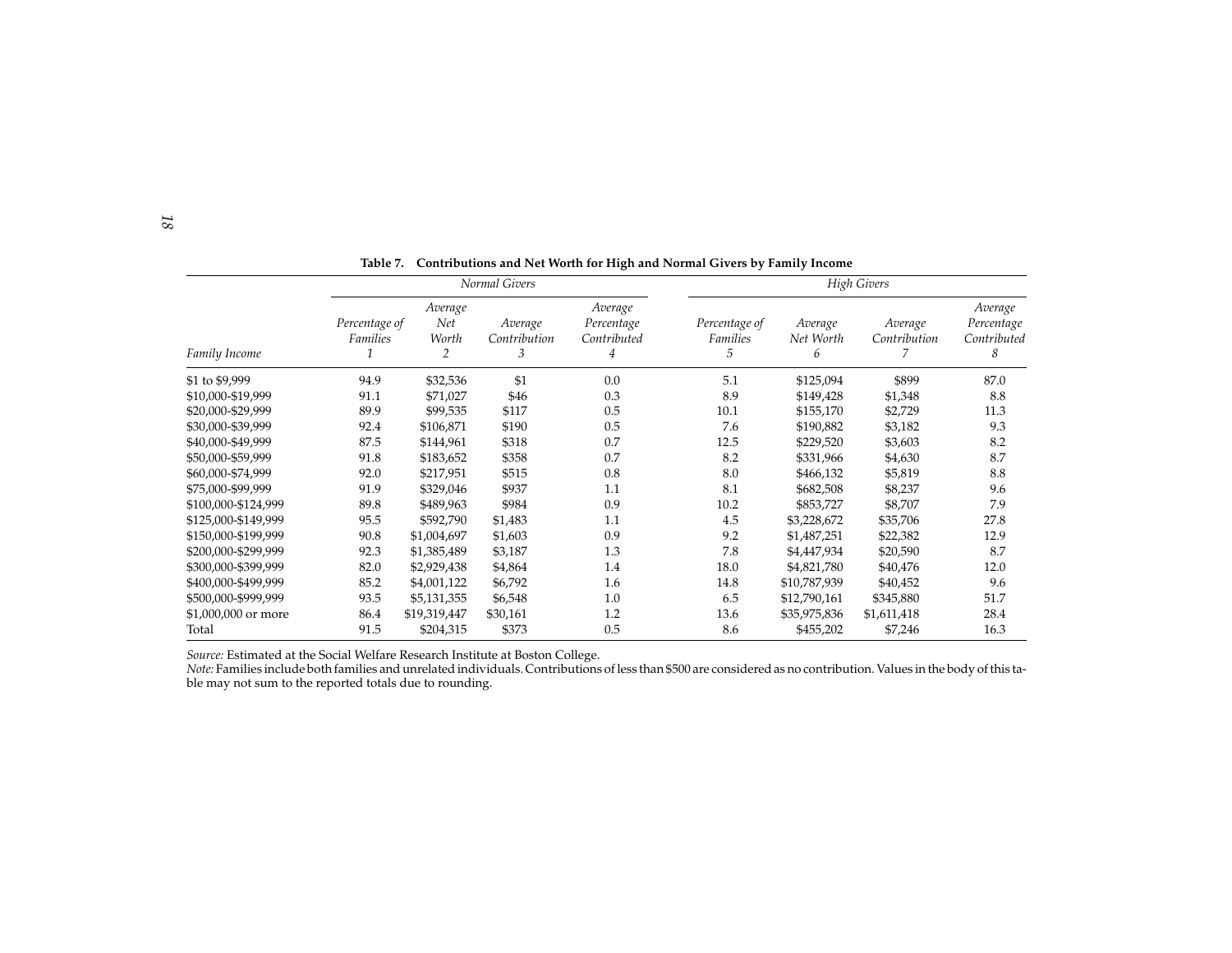|                     |                   | Family Income         |                         |                         |                        |       |  |  |  |  |
|---------------------|-------------------|-----------------------|-------------------------|-------------------------|------------------------|-------|--|--|--|--|
| Family Net Worth    | Below<br>\$50,000 | \$50,000-<br>\$99.999 | \$100,000-<br>\$199.999 | \$200,000-<br>\$999.999 | \$1,000,000<br>or More | Total |  |  |  |  |
| Below \$50,000      | 12.5              | 33.6                  | 23.7                    | 100.0                   | 0.0                    | 14.6  |  |  |  |  |
| \$50,000-\$99,999   | 28.3              | 39.5                  | 40.0                    | 88.2                    | 0.0                    | 31.5  |  |  |  |  |
| \$100,000-\$199,999 | 27.9              | 50.1                  | 53.2                    | 49.5                    | 0.0                    | 36.0  |  |  |  |  |
| \$200,000-\$999,999 | 49.7              | 61.0                  | 71.8                    | 86.3                    | 100.0                  | 58.4  |  |  |  |  |
| \$1,000,000 or more | 73.7              | 85.3                  | 88.9                    | 84.1                    | 99.0                   | 84.9  |  |  |  |  |
| Total               | 22.2              | 49.2                  | 66.5                    | 82.4                    | 99.1                   | 31.3  |  |  |  |  |

| Table 8. | Rate of Participation in Making Charitable             |
|----------|--------------------------------------------------------|
|          | Contributions by Income and Net Worth (in percentages) |

*Note:* Families include both families and unrelated individuals. Contributions of less than \$500 are counted as \$0. Individuals and families with negative income or negative net worth are excluded from the table. Values in the body of this table may not sum to the reported totals due to rounding.

find that the proportion generally increases with income and also generally increases with wealth. Very few families (13%) with incomes and wealth below \$50,000 make contributions to charitable causes in excess of \$500. Nearly all families (99%) with incomes and wealth above \$1,000,000 make contributions of \$500 or more. At lower income levels, greater wealth leads to being a contributor, but once families have very high income *or* very high wealth, virtually all families contribute.

# AVERAGE CONTRIBUTIONS BY INCOME AND WEALTH

Table 9 shows that the total average contribution increases monotonically with income and also with wealth. However, only those with *both* exceptionally high income and exceptionally high wealth contribute exceptionally high amounts to charity. For instance, the roughly 80,000 families with income *and* wealth in excess of \$1,000,000 contribute an average of \$251,000. In no other cross-classified category of income and wealth does the contribution exceed \$14,000. Those who make a great deal of money but do not have great wealth, *or* those who have great wealth but do not make a great deal of money, do not on average make very large charitable contributions. Although families with very high wealth and very high income make very large contributions, throughout the rest of the income and wealth spectrum, level of income  $(r = .48)$  is more highly correlated with amount contributed than is wealth (*r* = .20). This supports the view that within a level of income, most families contribute with more regard to income than to wealth when making yearly inter vivos gifts, and that higher levels of wealth allow for higher giving within a level of income.

#### SHARE OF CONTRIBUTIONS BY INCOME AND WEALTH

On the basis of the composite data set we analyzed in the Income and Charitable Giving section, we calculate that annual contributions of less than \$500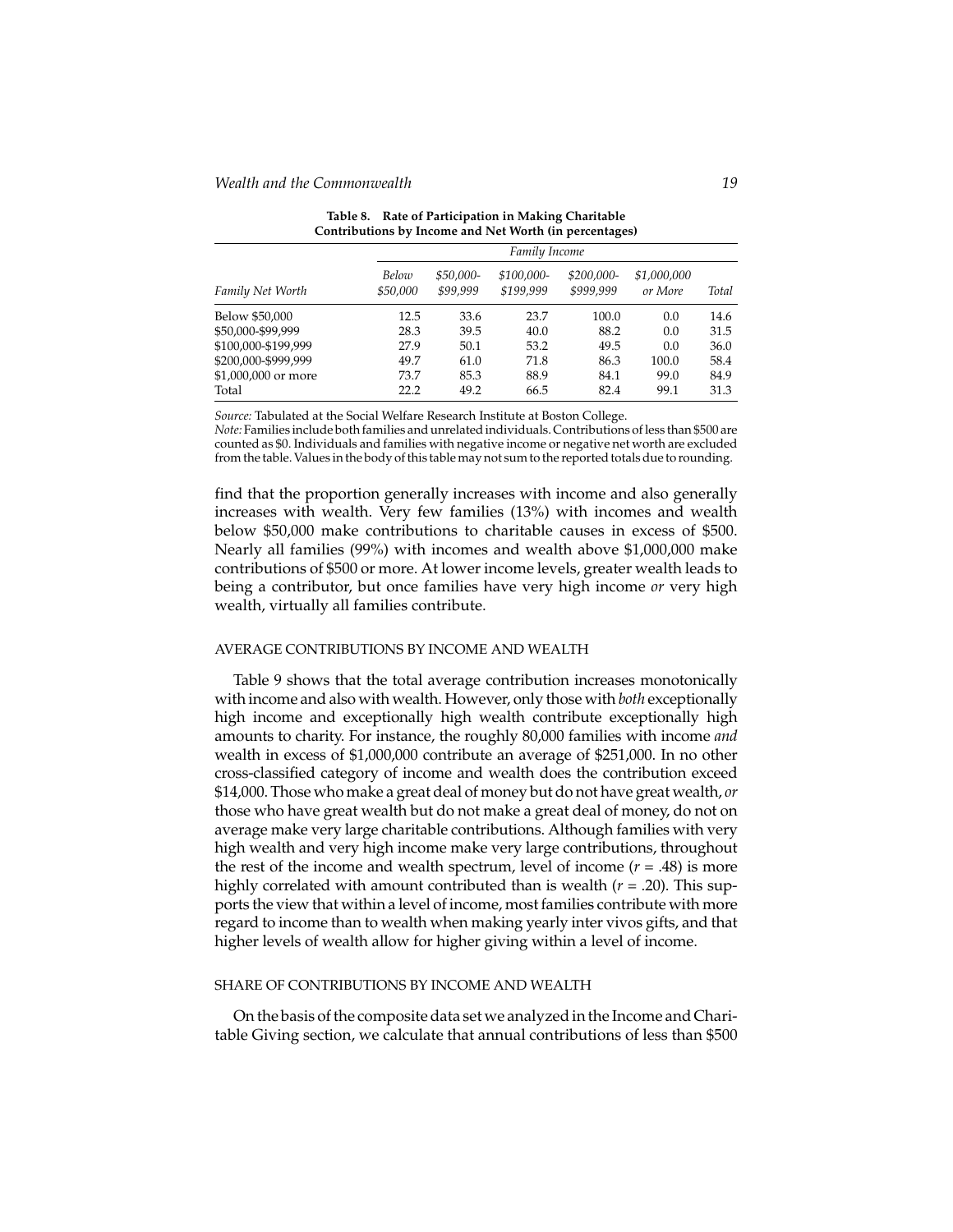|                     |                   | Family Income         |                         |                         |                        |          |  |  |  |
|---------------------|-------------------|-----------------------|-------------------------|-------------------------|------------------------|----------|--|--|--|
| Family Net Worth    | Below<br>\$50,000 | \$50,000-<br>\$99.999 | \$100,000-<br>\$199.999 | \$200,000-<br>\$999.999 | \$1,000,000<br>or More | Total    |  |  |  |
| Below \$50,000      | \$147             | \$526                 | \$247                   | \$1,594                 | \$0                    | \$184    |  |  |  |
| \$50,000-\$99,999   | \$334             | \$655                 | \$315                   | \$6,241                 | \$0                    | \$422    |  |  |  |
| \$100,000-\$199,999 | \$451             | \$921                 | \$1,688                 | \$2,989                 | \$0                    | \$679    |  |  |  |
| \$200,000-\$999,999 | \$895             | \$1,506               | \$2,077                 | \$3,722                 | \$3,216                | \$1,393  |  |  |  |
| \$1,000,000 or more | \$1,290           | \$3,115               | \$6,849                 | \$13,893                | \$250,892              | \$13,753 |  |  |  |
| Total               | \$317             | \$1,045               | \$2,626                 | \$9,667                 | \$244,712              | \$961    |  |  |  |

**Table 9. Average Family Contribution by Income and Net Worth**

*Note:* Families include both families and unrelated individuals. Contributions of less than \$500 are counted as \$0. Individuals and families with negative income or negative net worth are excluded from the table. Values in the body of this table may not sum to the reported totals due to rounding.

account for approximately 6% of the total amount of contributions made by all families in 1994 and that annual contributions of \$500 or more account for the remaining 94%. Table 10 shows how this 94% of contributions in excess of \$500 are distributed by income and wealth. We find that the 1.8% of families (see Table 6) with incomes in excess of \$200,000 contribute 39% of contributions of more than \$500 or approximately 37% (0.94 of 39%) of all contributions (if we include the remaining 6% of contributions below \$500). The 3.2% of families with a net worth of at least \$1 million gave 46% of the charitable contributions of \$500 or more, or about 43% (0.94 of 46%) of all contributions. Looking at wealth and income together, the 0.1% of families (see Table 6) with income and wealth both in excess of \$1,000,000 contribute 22% of contributions of more than \$500 or approximately 21% (0.94 of 22%) of all contributions. And the 20.6% of families with either income *or* wealth in excess of \$200,000 (see Table 6) make approximately 72% of contributions of more than \$500, or approximately 67% (i.e., 0.94 of 72%) of all contributions.

#### PERCENTAGE OF INCOME CONTRIBUTED BY INCOME AND WEALTH

We have repeatedly insisted that percentage of income contributed should be understood as a quantitative indicator of the underlying complex relationships between finances and philanthropy rather than as a qualitative index of personal generosity (Schervish & Havens, 1995a, 1995b). Table 11, which summarizes the percentage of income contributed by income and wealth, should be interpreted accordingly. The average percentage of income contributed by families that donate \$500 or more is 1.9%. The marginals show that the percentage of income contributed generally increases with income and with wealth. Within Table 11, two outstanding exceptions occur where there is high wealth and low income, an explanation for which we have discussed earlier in the article. Another substantial exception is the 0.22% of income contributed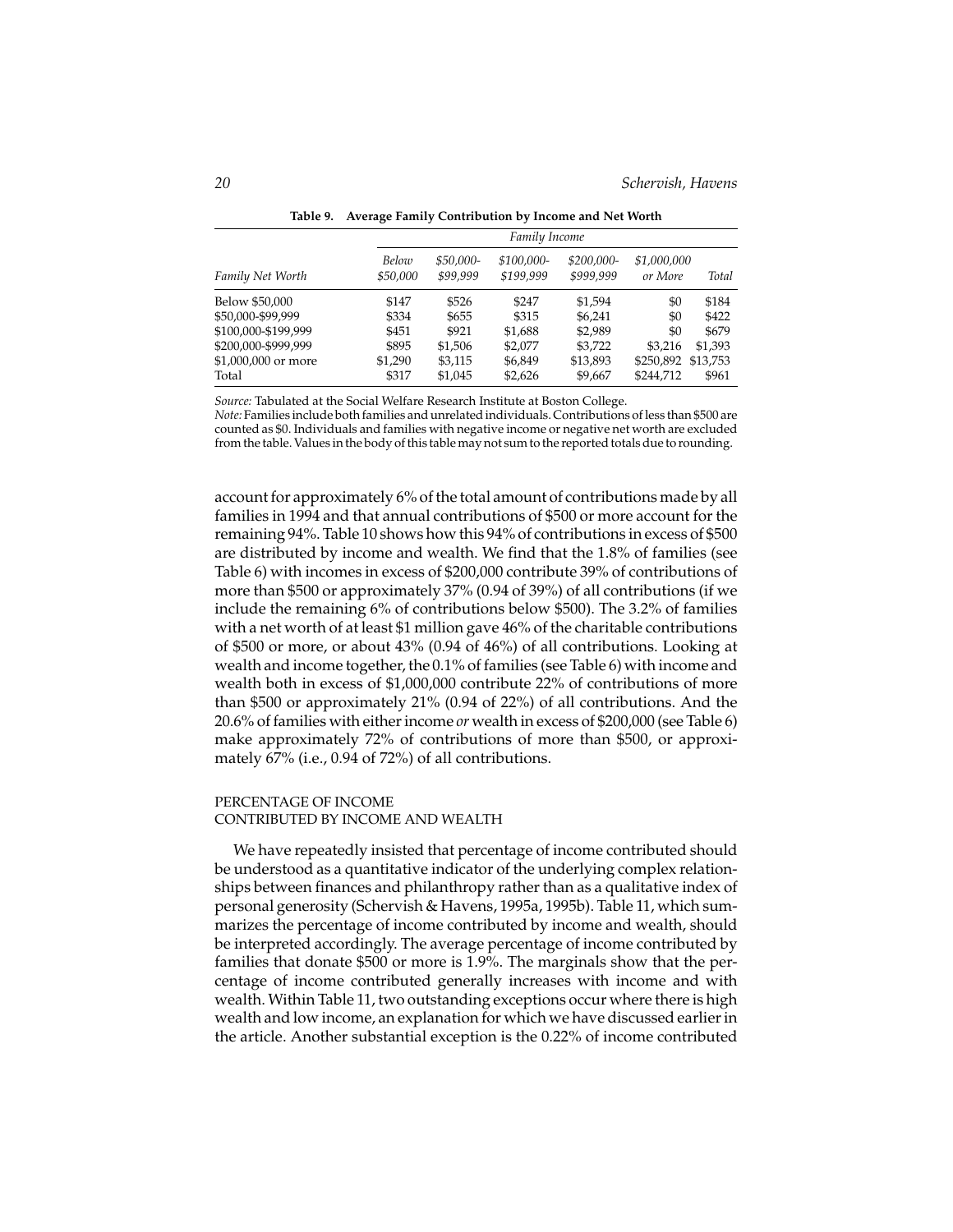|                     |                   | Family Income         |                         |                         |                        |       |  |  |  |  |
|---------------------|-------------------|-----------------------|-------------------------|-------------------------|------------------------|-------|--|--|--|--|
| Family Net Worth    | Below<br>\$50,000 | \$50,000-<br>\$99.999 | \$100,000-<br>\$199.999 | \$200,000-<br>\$999.999 | \$1,000,000<br>or More | Total |  |  |  |  |
| Below \$50,000      | 6.0               | 2.2                   | 0.1                     | 0.0                     | 0.0                    | 8.3   |  |  |  |  |
| \$50,000-\$99,999   | 4.6               | 3.3                   | 0.1                     | 0.1                     | 0.0                    | 8.1   |  |  |  |  |
| \$100,000-\$199,999 | 5.4               | 4.9                   | 1.9                     | 0.4                     | 0.0                    | 12.7  |  |  |  |  |
| \$200,000-\$999,999 | 7.1               | 10.1                  | 5.7                     | 2.1                     | 0.0                    | 25.0  |  |  |  |  |
| \$1,000,000 or more | 0.6               | 2.6                   | 6.6                     | 14.4                    | 21.8                   | 46.0  |  |  |  |  |
| Total               | 23.6              | 23.0                  | 14.4                    | 17.1                    | 21.8                   | 100.0 |  |  |  |  |
|                     |                   |                       |                         |                         |                        |       |  |  |  |  |

**Table 10. Share of Total Contributions by Income and Net Worth (in percentages)**

*Note:* Families include both families and unrelated individuals. Contributions of less than \$500 are counted as \$0. Individuals and families with negative income or negative net worth are excluded from the table. Values in the body of this table may not sum to the reported totals due to rounding.

| Net Worth—Federal<br>Reserve Algorithm | Income            |                       |                         |                         |                        |       |
|----------------------------------------|-------------------|-----------------------|-------------------------|-------------------------|------------------------|-------|
|                                        | Below<br>\$50,000 | \$50,000-<br>\$99.999 | \$100,000-<br>\$199.999 | \$200,000-<br>\$999.999 | \$1,000,000<br>or More | Total |
| Below \$50,000                         | 0.6               | 0.8                   | 0.2                     | 0.8                     |                        | 0.6   |
| \$50,000-\$99,999                      | 1.4               | 1.0                   | 0.2                     | 2.3                     |                        | 1.3   |
| \$100,000-\$199,999                    | 1.7               | 1.3                   | 1.3                     | 1.2                     |                        | 1.6   |
| \$200,000-\$999,999                    | 9.9               | 2.1                   | 1.6                     | 1.5                     | 0.2                    | 5.5   |
| \$1,000,000 or more                    | 6.7               | 4.2                   | 4.6                     | 3.2                     | 5.0                    | 4.4   |
| Total                                  | 2.0               | 1.5                   | 1.9                     | 2.5                     | 4.9                    | 1.9   |

**Table 11. 1995 Charitable Contributions by Income and Net Worth (in percentages)**

*Source:* Tabulated at the Social Welfare Research Institute at Boston College.

*Note:* Full Sample weighted 1995 dollars, no negative income, no negative worth. Values in the body of this table may not sum to the reported totals due to rounding.

by families with \$1 million in income and between \$200,000 and \$1 million in wealth. This is the kind of variance that would likely remain obscured if we defined income and wealth categories differently. Overall, the table confirms, rather than adds anything new to, our assessment that wealth and income complement each other in producing greater giving, in amount as well as in percentage of income. The wealthy and very wealthy should be characterized as giving around 5% of their income, those with a high income as giving around 3% (see also Table 1), and those with a very high income as giving 5%. Millionaire families defined by income *and* wealth contribute 5%, whereas millionaire families defined by wealth alone give around 4%. Finally, let us offer a cautionary note about overinterpreting estimates of percentage of income contributed to charity. How much families donate depends on a range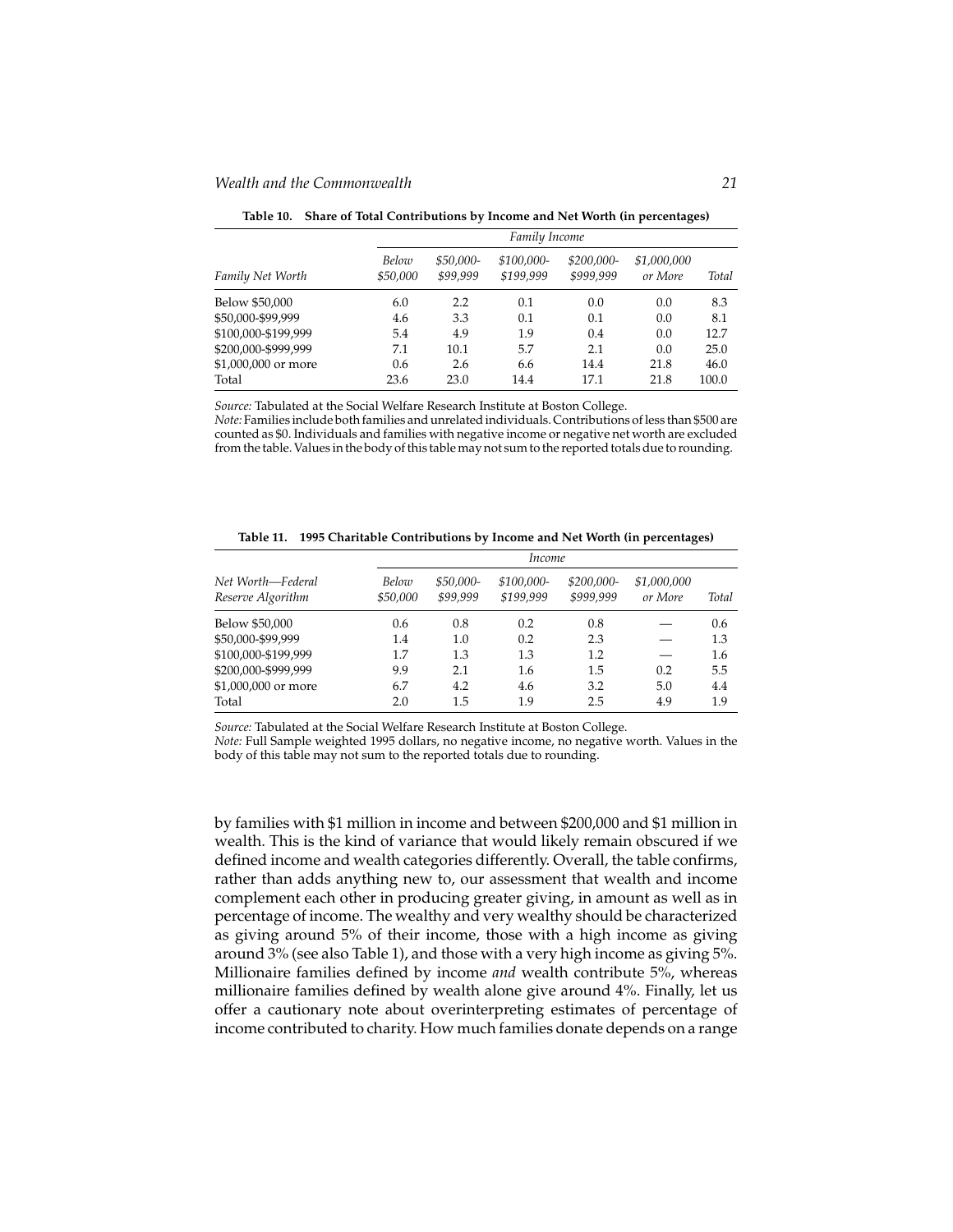of other issues including investment priorities, family needs, and timing. One-year snapshots of income and giving are relatively unstable, especially among high-wealth families. Although presenting averages, as we do here, handles part of the problem of lumpiness in income and charitable giving, more accurate estimates of percentage of income given to charity for different levels of wealth would ideally require multiyear estimates of "permanent" income and charitable giving and, minimally, a multiyear trend line based on cross-sectional SCF data.

#### DISCUSSION

The empirical theme of our findings is that wealth and income are intertwined in their relation to annual charitable giving but that the level of income appears to be more strongly related to annual giving than is wealth. The amount and percentage of income contributed increase as income rises and as wealth rises. But within every income or wealth group, the percentage of wealth contributed declines as wealth increases. Part of the explanation for this latter finding may be the existence of composition and financial life-cycle effects embedded in the relation between wealth and charitable giving. Although in this article we have not attempted to decipher these effects, our current research focuses on how the composition of wealth (e.g., the proportion that is liquid) and family life-cycle effects, such as the timing and content of decision making in regard to estate planning, shape the relationship between net worth and charitable giving. We find that as wealth and income increase, charitable giving increasingly becomes planned giving. Planned giving, in addition to being motivationally and materially more strongly related to wealth, also brings to the fore decisions about whether to shift some bequests forward into lifetime giving. To the extent that wealth holders begin to treat their charitable giving more as a unit researchers will have to develop new ways to understand and measure this charitable giving, perhaps under the rubric of "life-course" giving, in a manner parallel to the way we now consider lifetime earnings or expenditures.

Although a thorough investigation of the foregoing issues is important for a fuller understanding of the relation between finances and philanthropy, our findings as reported in this article do provide some reliable and useful insights. First, the small number of families at the highest end of the distributions of wealth or income contributes a high proportion of total annual charitable giving. In terms of wealth, families with a net worth of \$1 million or more made 46% of the total contributions to charitable organizations in 1994. Twenty-two percent came from families with at least \$1 million in wealth and \$1 million in income; such families contribute an average of \$250,000 annually. The remaining 24% of all personal contributions came from the 3.1 million families with wealth in excess of \$1 million but incomes below \$1 million. In terms of income, the proportion of charitable dollars coming from the highest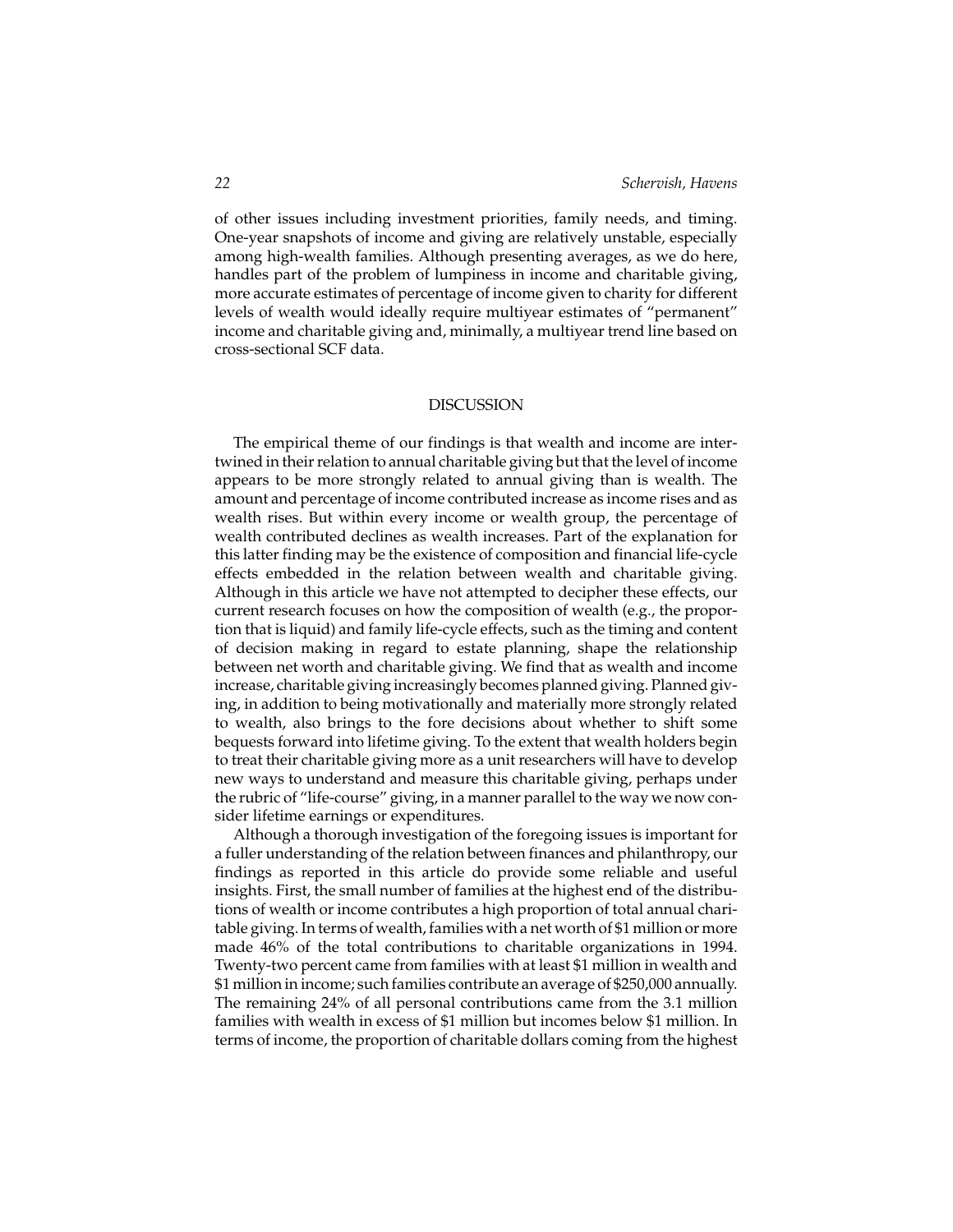## *Wealth and the Commonwealth 23*

income families is also marked. We have summarized this highly skewed distribution of charitable giving by the 20/67 rule and, more starkly, by the 7/50, 4/40, and 1/33 distributions of annual giving.

The foregoing distributions, when coupled to our projections for growth in wealth and income for the next 20 years, indicate that substantial amounts of charitable contributions will be made by wealth holders in that period and explain why there is such growth in the charity procurement industry's efforts to target wealth holders (Havens & Schervish, 1999). Even a modest 3% real growth in charitable giving during the next 20 years would mean that annual giving by these highest income and wealth families (0.08% of families) would move from approximately \$30 billion in 1998 (22% of the *Giving USA* estimate of \$135 billion of 1998 individual giving [American Association of Fund-Raising Counsel, 1999]) to approximately \$53 billion by 2017 in 1998 dollars or (assuming a 3% rate of inflation) \$91 billion in 2017 dollars. This indicates that even without a substantial change in behavior toward more inter vivos charitable giving, and without including the additional families that will enter this group, families with at least \$1 million in wealth and income in 1995 dollars will contribute approximately \$800 billion in the next 20 years in 1998 dollars or \$1.1 trillion in 2017 dollars. Broadening the relevant population to the 1.7% of the families with a net worth of \$1 million or more and an annual income of \$200,000 or more in 1995 dollars, the potential amount of charitable giving is even more dramatic. Again, without a change of behavior or adding families that will enter this category, this 1.7% of the population can be expected to move from contributing \$52 billion in 1998 to \$91 billion in 2017 in 1998 dollars or (assuming a 3% rate of inflation) \$157 billion in 2017 dollars. During the next 20 years, therefore, we can expect that this 1.7% of the population will contribute approximately \$1.4 trillion in 1998 dollars or \$1.9 trillion in 2017 dollars. If the real growth in annual giving by wealth holders increases by more than 3%, or the share of total charitable dollars contributed by them continues to increase even at a moderate pace, then the amounts just cited will turn out to be substantially greater.

Although research such as we have reported here can indicate the current and potential future impact of wealth holders on the amounts of charitable giving, it cannot address the equally important topic of how well such amounts of charitable giving contribute to meeting human needs. Fortunately, a new emphasis in financial planning aimed at wealth holders is emerging. This approach, often called values-based estate planning, stresses the importance of guiding wealth holders through a process of self-reflective decision making, in which wealth holders attend to disposing of their wealth with at least the same level of care and intelligence with which they accumulated it (Fithian, 2000). There is no inherent or inevitable logic by which a quantity of wealth translates into a quality of care. But given the relatively large proportion of charitable giving now given by wealth holders, and given the current growth in wealth, the link between wealth and the commonwealth is important to recognize and evaluate.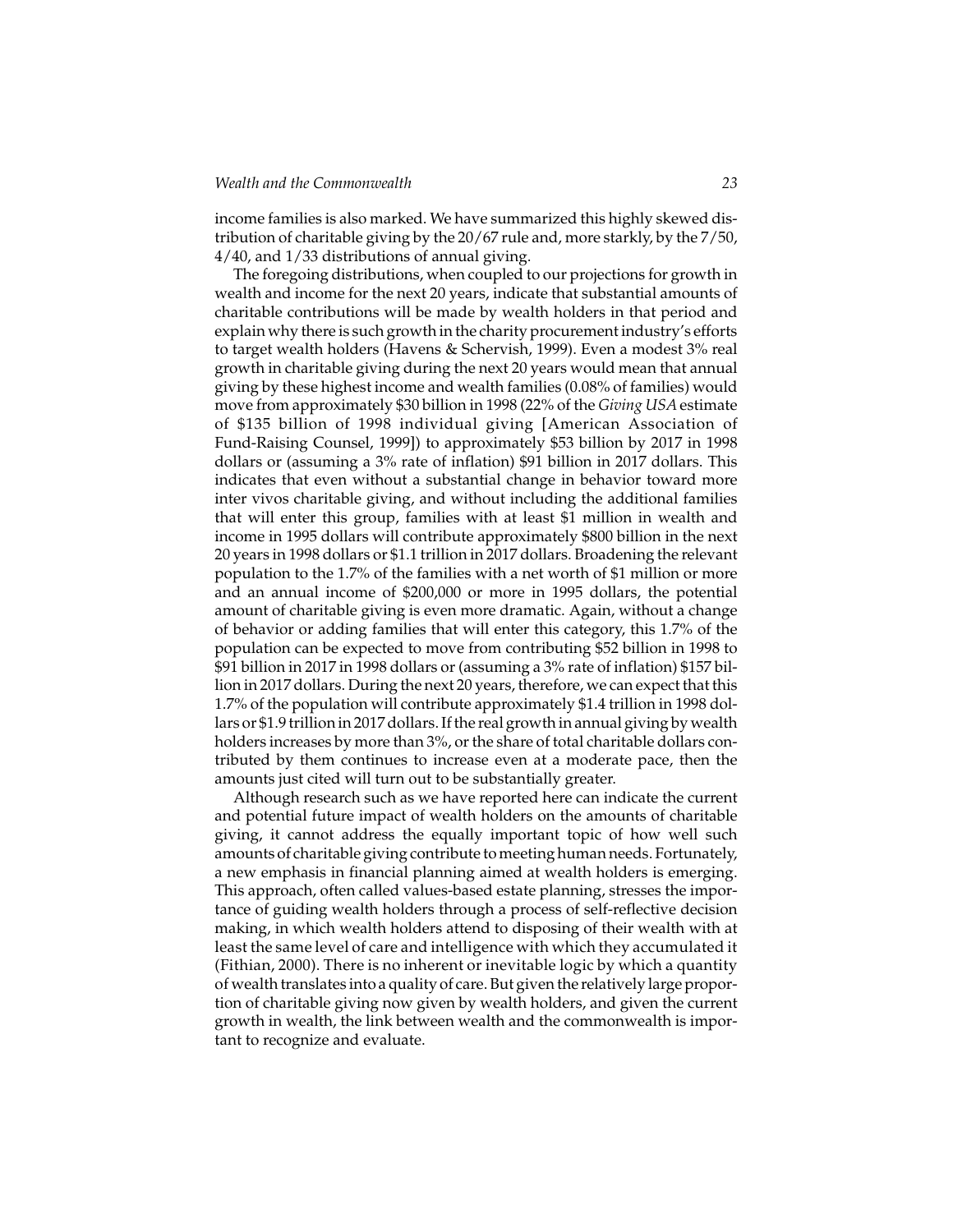Notes

1. Whenever we mention families in the article, we are actually referring to both individuals and families, in the sense that a person living alone or with other unattached adults is also referred to as a family. Unattached adults maintaining independent finances are not included as part of the respondent's family.

2. Based on analysis of the 1995 Survey of Consumer Finances sponsored by the Board of Governors of the Federal Reserve. See Note 6 and 7 for additional information.

3. The current article does not, therefore, include life cycle, gender, race, marital status, prior inheritance, education, or any of the other demographic or antecedent factors that may help to explain the pattern of the distribution of giving. Using a variety of measures, it focuses solely on describing the distribution of giving by income and wealth.

4. The composite measure combines (a) the distribution of average contributions below \$500 reported in the General Social Survey (GSS) in each income category with (b) the distribution of average contributions of \$500 or more reported in the Survey of Consumer Finances (SCF). Because the SCF is a larger and more carefully weighted data set, we used the proportions from the SCF to combine the two distributions. Because the composite measure is constructed at an aggregate level, it is not available for micro data analysis. Moreover, because there is no measure of wealth in the GSS, it is not possible to construct any composite measure for any of our analyses in which wealth is included.

5. The distributions presented in this article are confined to the group of households that have nonnegative net worth and/or nonnegative income. Based on the 1995 SCF, 92.4% of households had a nonnegative net worth in 1995 (the year for which net worth was measured), 99.1% of households had a nonnegative household income in 1994 (the year for which household income was measured), and 91.9% of households had both a nonnegative net worth and a nonnegative income. The estimates in the various tables are unbiased estimates for this segment of the population. Of course, there may be individuals with a negative personal net worth or a negative personal income who live in households with a nonnegative household net worth and/or a nonnegative household income.

6. Estimates of average charitable contributions based on tax returns as reported in the *Statistics of Income Bulletin* (SOI) (Internal Revenue Service, 1995) are different, sometimes radically different, than those based on the SCF presented in this article. Specifically, the SOI estimate of charitable deductions per return filed in 1995 indicates an average deduction of \$124,322 per return for returns with an adjusted gross income (AGI) of \$1 million or more. This estimate is significantly less than the SCF average contribution of \$244,586 per family with a family income (before tax) of \$1 million or more. Although the SCF-based estimate reported in this article is nearly twice the SOI-based estimate, it is not clear that the two estimates are as comparable as they appear on the surface: (a) a household is a different unit than a tax return, (b) AGI on a filed return is not the same as household income, (c) there are millions more tax returns filed than there are households (the Bureau of Census reports 99.0 million households for 1994, while the Internal Revenue Service [via the Statistics of Income Bulletin]), reports 115.9 million tax forms filed for that year).

The differences noted above, moreover, imply a different distribution of AGI than of household income: For example, the Bureau of Census reports 6.5 million households with a household income of \$100,000 or more (the highest reported category) in 1994. The *Statistics of Income Bulletin* reports only 4.5 million returns with an AGI of \$100,000 or more; this is 2.0 million fewer returns than the number of households.

In addition to this difference, it is not clear that tax returns are a better source of data on charitable contributions than is the SCF: When charitable contributions far exceed the allowable deduction among high-income tax filers, they have less incentive to report their full contributions and many may not do so.

7. Some, but not all, of this increase is due to the fact that the data used for this analysis ignore contributions of less than \$500 to charitable organizations and thus count them as \$0.